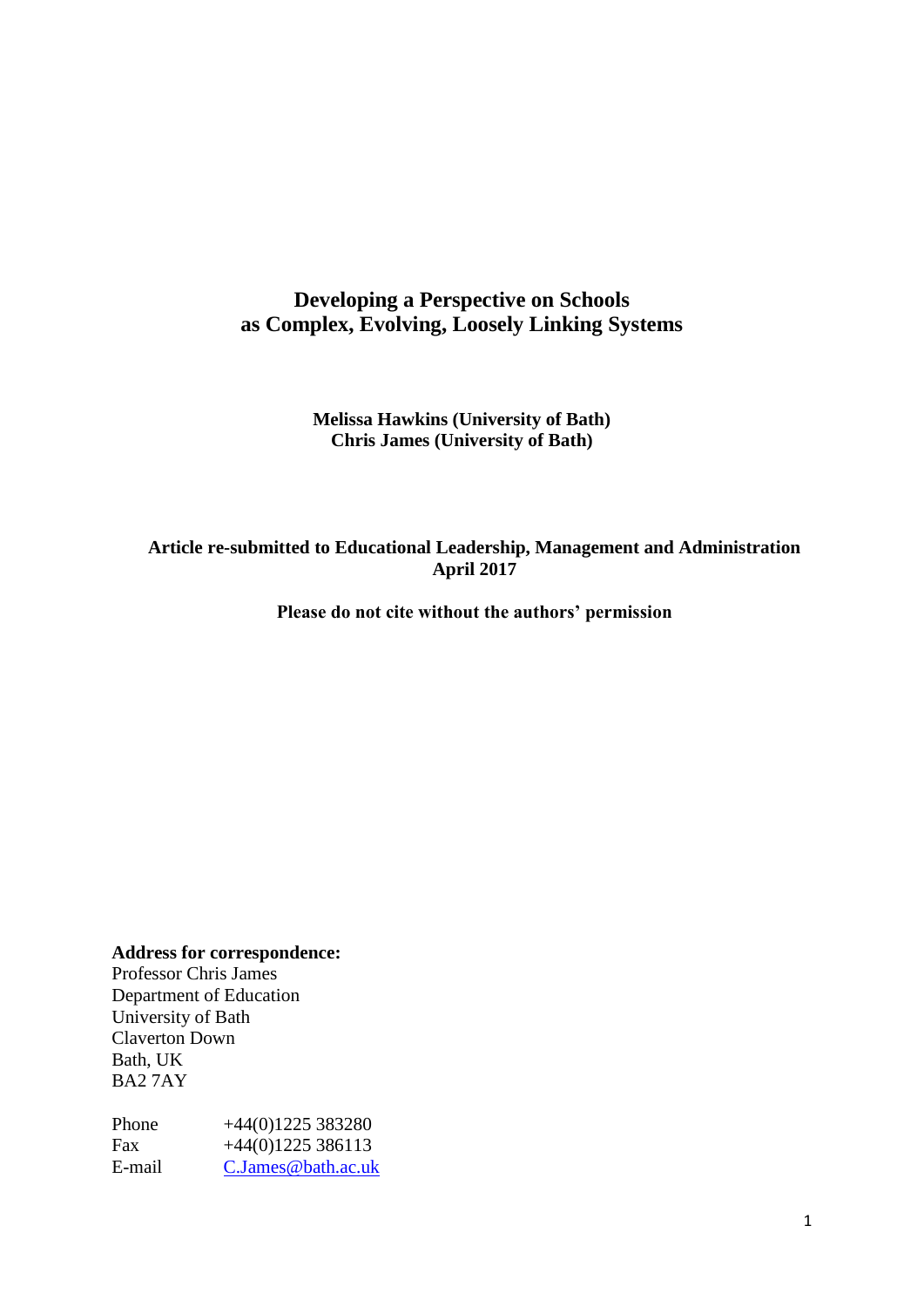# **Developing a perspective on schools as Complex, Evolving, Loosely Linking Systems**

**Mel Hawkins (University of Bath) Chris James (University of Bath)**

# **Abstract**

The rationale for this article is to give **complexity the** central place it warrants in school leadership, management and organisational practice and research. We analyse the relevant literature particularly that relating to complex human systems and their loose coupling nature. The analysis reveals the dimensions of complex human systems and consequences that emanate from those dimensions, which include system evolution.

We use the dimensions, together with notions of interactional capability, opportunities for interaction, the legitimacy of interactions and the extent to which the institutional primary task conditions interactions, to create an organisational/institutional perspective on schools as complex, evolving, loosely linking systems (CELLS). Five main systems of a school as a whole-school system are identified: the teaching staff system; the ancillary staff system; the student system; the parent system; and significant other systems in the wider system. In the article, we illustrate the nature of the teaching staff system from a CELLS perspective.

We discuss issues arising from our analyses: interaction, influence and leadership; ontological issues; the nature of 'the school'; the significance of the parent system; the special nature of interactions between the members of the teaching staff system and the student system; and institutional performance.

# **Key words**

**Complexity** 

Complex human systems

Complex, evolving, loosely linking systems

CELLS

Interaction

# **Introduction**

Despite the growing use of complexity perspectives in educational research generally (Byrne and Callaghan, 2014) and in school leadership and management research (Morrison 2002; 2010; Goldspink, 2007), we consider that complexity as a foundational aspect of schools is still not adequately acknowledged, which unduly limits research, policy and practice in school leadership, management and organisation. This lack of acknowledgement is somewhat ironic given that 40 years ago, Weick (1976) defined the organisational characteristics of schools as loosely coupling and in so doing drew attention to their complexity. He argued that these characteristics both configure, and are configured by, the daily work of leading and managing in schools, an argument that remains valid and that underpins our motivation for writing this article. School leadership and management practices will be shaped by the complexity of schools as institutions. We therefore consider that the complex nature of schools as institutions needs to be addressed anew and in a way that is robustly underpinned by theoretical understandings of complexity.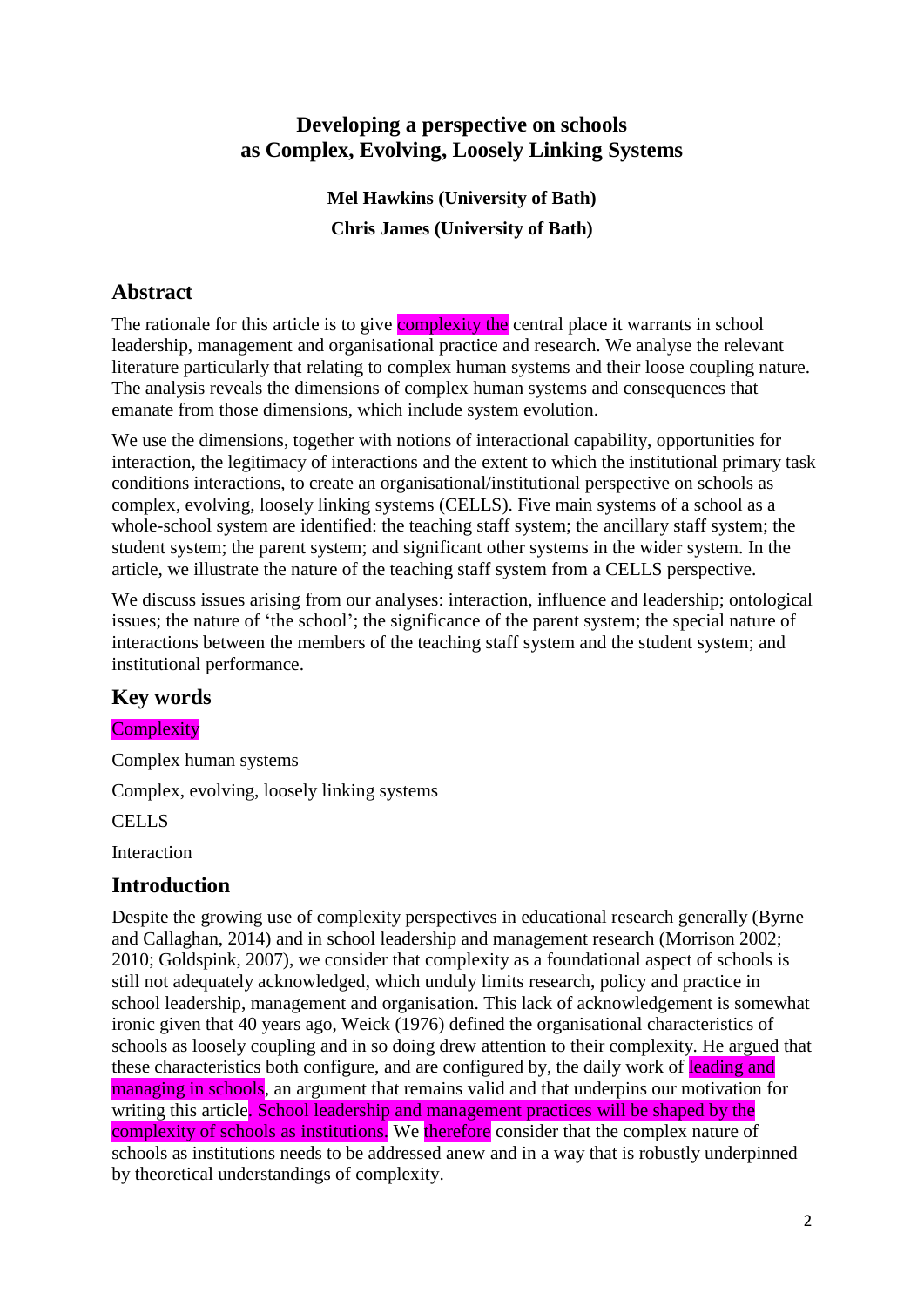Our intention in this article is to give complexity the central place it warrants in school organisational analysis by: analysing complexity theories, including loose coupling theory (Weick, 1976); developing a perspective on schools as complex, evolving, loosely linking systems (CELLS); illustrating the CELLS perspective by applying it to the teaching staff system in a school, and discussing issues that arise from the perspective and our analyses. The structure of the article follows those intentions.

# **Complexity theories: An overview**

An initial understanding of 'complexity' can be achieved by distinguishing between the terms 'complicated' and 'complex' (Cilliers, 1998). An object is merely complicated if it can be completely described in terms of its individual components. An entity is complex when the interactions among its constituent parts are such that it cannot be fully understood simply by describing its components. Further, in complicated systems, the components merely interconnect, whilst in complex systems, the components interact and are changed by those interactions.

Complexity is a wide-ranging concept and has been applied in various fields: automata; cybernetics; game theory; problem solving; artificial intelligence; evolutionary biology; and relatively recently, organisation theory (Alhadeff-Jones, 2008). The literature reflects that breadth of usage. There are thus many complexity theories (Morrison, 2002, Gell-Mann, 1995, Boulton et al., 2015) and their application needs to be refined/adapted according to context (Holland, 2014, Cilliers, 1998). A number of problems arise from the application of complexity theory as applied in the physical sciences to human systems because of the properties of the interacting elements, see for example, Boulton et al. (2015).

Our interest here is in complex human systems (Mitleton-Kelly and Davy, 2013), which have been imaged in various ways. Weick (1976) did so using the notion of loose coupling and more recently, others have modelled such systems as: complex adaptive systems, (Gell-Mann, 1994); complex responsive systems (Stacey, 2011); and complex evolving systems (Mitleton-Kelly, 2013).

Complexity theories are open to critique on the grounds that they are a wide-ranging and unwieldy body of ideas and concepts (Boulton et al., 2015) and that they are merely metaphorical. By developing a valid perspective on the complexity of schools, which we consider to be a mid-range theory (Merton, 1968), we intend to identify the essence of complexity theories as they relate to human systems and make working with complexity more manageable. As regards the second criticism that complexity is merely a metaphor, authors offer a countervailing view, with Morin (1992) arguing that complexity offers a paradigmatically different approach, while Fuller and Moran (2000) argue that it provides a methodological standpoint. Our own work here is to establish an analytical framework that identifies and characterises the dimensions and consequences of complexity. We thus provide more than metaphor, which as Alvesson, 2002, p. 19 asserts is an *"image of the world on which one is focussing"*. Further, the analytical framework is neither an organising metaphor nor a root metaphor, which frames a more limited part of the reality captured by the organising metaphor (Mangham and Overington 1987; Connolly, James and Beales, 2011). In addition, it is more than a construction of the mind and a means of representation as nominalists or relativists might argue, for example in relation to school culture (Connolly, James and Beales, 2011).

# **A systemic perspective**

A systemic perspective in its widest sense configures our thinking about complex human systems (James et al., 2007). Thus an open systems model (von Bertalanffy, 1968; Scott,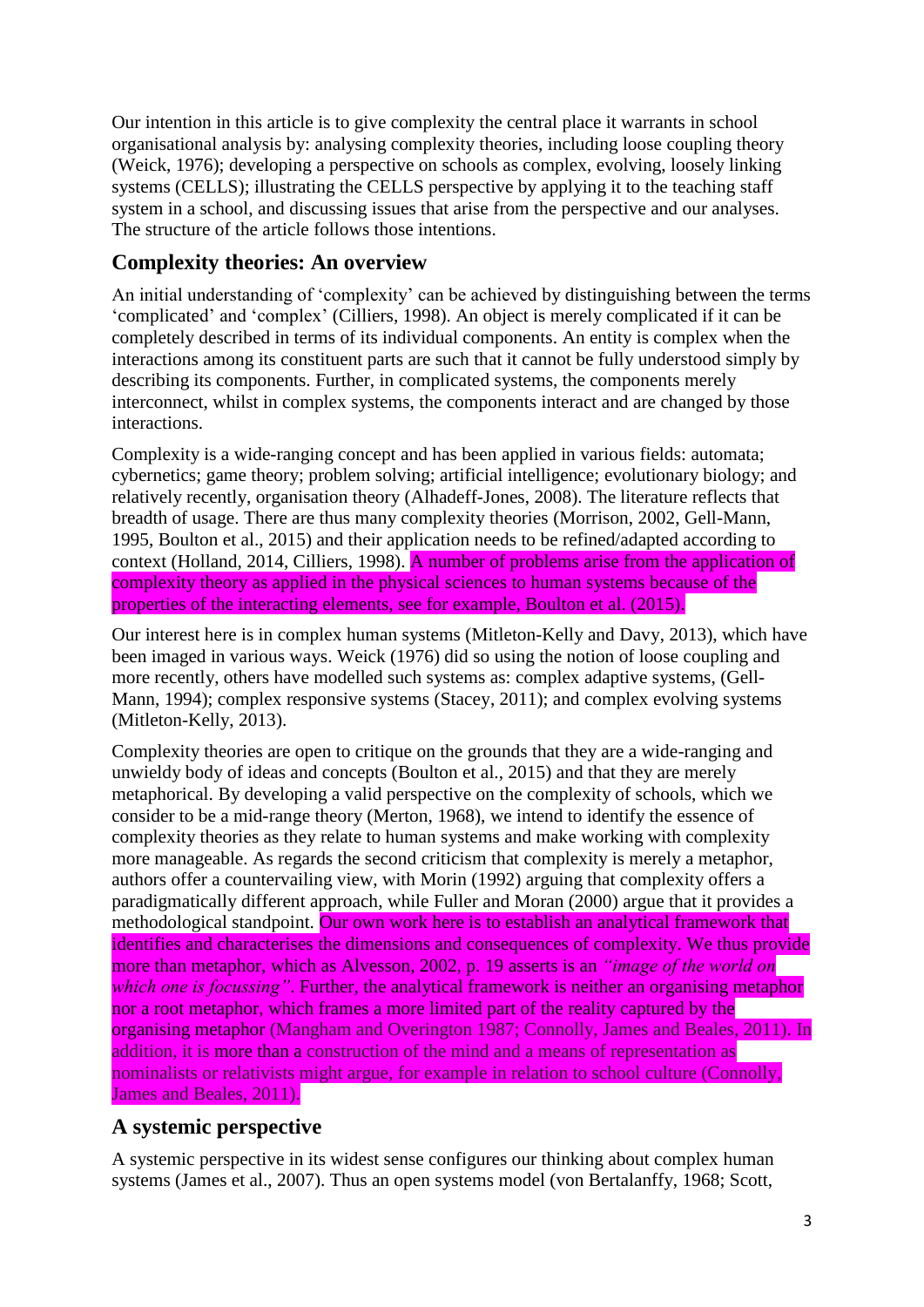1998; James and Connolly, 2000) with inputs, core processes, a system core-environment boundary, system output/outcomes, and feedback shapes our analyses of complex human systems below. However, this model is only a heuristic device and we are alert to the potential problem of reification (Boulton et al., 2015). Individuals interact and in any system may change the system and may penetrate and change other systems (Boulton et al., 2015). We also recognise that any one individual will simultaneously be part of a number of systems. No individual will ever be part of only one system. Further, the boundaries between those different systems are variously configured and brought into being by a range of animating forces (James et al., 2013). Systems nest within other systems (Cilliers, 2001; Mitleton-Kelly, 2003); there are sub-systems within any system. Further, all systems are part of a wider system (James et al., 2007).

A systemic perspective has various implications (James et al., 2007). Individuals and the causes of their problems are part of the same wider system. The perspective can give deeper insights into events and phenomena thus helping to avoid a reductionist standpoint, which unduly simplifies complexities. In systemic interrelationships, power, whether individual, collective, allocative or legitimated, will be important and the notion of authorization by the system, may be significant.

# **Complex human systems**

To capture the range of conceptions of complexity and the features of complex human systems, we undertook a meta-ethnographic analysis (Noblit and Hare, 1988; Hawkins and James, 2016; James and Hawkins, 2016) of the relevant literature, including Weick's (1976) foundational work on loose coupling. Meta-ethnography entails the analysis and synthesis of research findings and the development of models that interpret findings across multiple studies. The analysis revealed two themes: (1) The dimensions of complexity; and (2) The consequences of complexity. Dimensions are the defining features of complex human systems and they vary in nature and extent, which affects system complexity. Consequences are the potential outcomes of the dimensions and they also vary in nature and extent. We discuss these dimensions and consequences in the following sub-sections using specific references from the literature set we analysed to illustrate sub-themes in the data.

# *The dimensions of complexity in human systems*

Interactions are the central dimension of complex human systems. Schools are places where there is a high level of interaction, which is why we argue that complexity is a foundational aspect of schools as institutions. Interactions occur within a system core and across the boundary between the system core and other systems in the wider system. Interaction between individuals within the system core is understandably a robust theme in the literature, see for example, Goldspink and Kay (2003), Mitleton-Kelly (2003), Snowden and Boone (2007) and Stacey and Mowles (2015). Interaction between system actors is a key idea in conceptualisations of complex human systems. The idea of interaction/inter-dependence is also central to Weick's (1976) loose coupling perspective. These interactions between individuals/events/entities may be weak, happen infrequently, and change over time but are nonetheless the 'glue' that holds a complex human system together (Weick, 1976).

All the dimensions of interactions within the system core of a complex human system described below can be reiterated for interactions across the system boundary between the system core and entities in the wider system.

#### *The heterogeneity of interactors*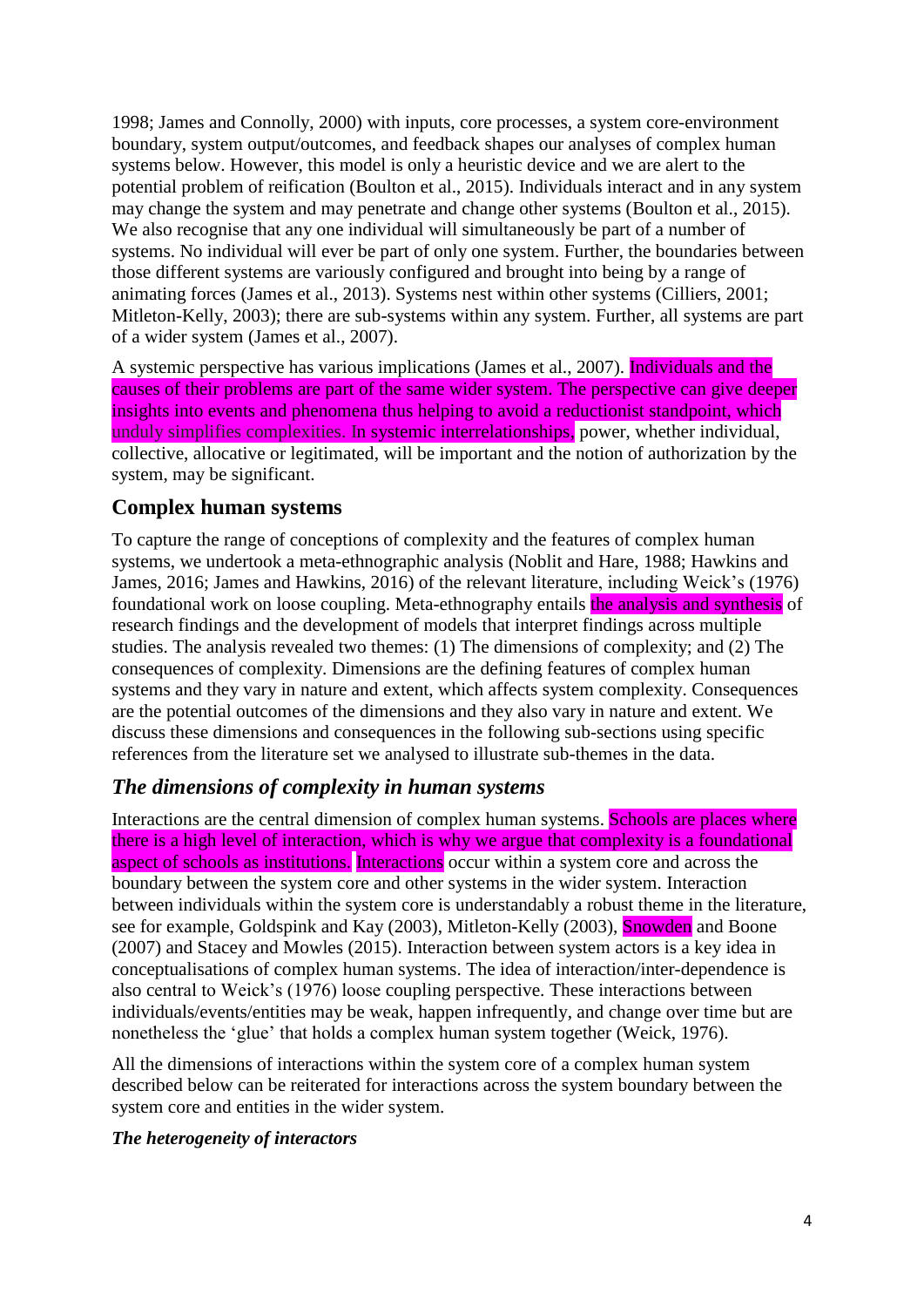The heterogeneity or variety of interactors in complex human systems is a substantive theme, see for example, Mitleton-Kelly and Davy (2013). Mena (2003) refers to Ashby (1956) who suggested that heterogeneity is a variable dimension and therefore an indicator of systemic complexity, an argument that remains valid. Some authors, for example Mitleton-Kelly (2003) view variety as a prerequisite of system evolution, an issue we discuss further below.

## *The number of interactors*

As with heterogeneity, the number of interactors in a complex human system features as a theme in the literature and is a potential contributor to human system complexity. Goldspink (2007) explicitly refers to complex systems as "*comprising large* (our emphasis) *numbers of agents in highly connected webs"* (p. 41).

## *Interactions are of a range of kinds*

Interactions in complex human systems are processes of human relating and as such the content/subject of the interaction may vary considerably (Stacey and Mowles (2015) and encompass formal, informal, rational and emotional kinds (Goldspink 2007). Interactions may be recurrent, though not necessarily, and may be continually maintained in dynamic interlinking networks of linguistic, behavioural and affective interactions (Goldspink and Kay, 2003).

## *Interactions have a historical dimension*

The historical conditioning of interactions is a significant aspect of complex human systems (Room, 2011), although Boulton et al. (2015) argue that this dimension, which will be culturally shaped, is often inadequately considered in analyses of complex human systems.

## *Interactions are motivated and intentional*

Engagement in any behaviour, including interaction in a complex human system, requires motivation (Michie et al., 2011) and the motivational/intentional aspect of interacting agents features in the literature. Mitleton Kelly (2003) thus argues that actors in complex human systems intentionally make choices. However, the notion of intention is problematic (Juarrero, 1999) and the outcomes of intentional interactions in complex human systems cannot be predicted (Eoyang, 2003; Mitleton-Kelly, 2013; Holland, 2014).

# *Feedback is an aspect of interactions*

Feedback in complex human systems is a process by which information generated by an interaction is used for decision-making or regulation processes, which then affects subsequent interactions (Stacey, 1996; Mena, 2003). It can be negative and inhibitory, or positive and reinforcing and can change rapidly in nature and extent (Stacey and Mowles, 2015). As a result, the system may display unstable/non-equilibrated behaviour. Patterns of feedback within a human system may become more complex and dynamic over time but not necessarily so (Stacey and Mowles, 2015).

Feedback arising from interactions can affect future interactions in different and unpredictable ways. Sometimes feedback can bring about large effects, perhaps larger than the initial interaction. Thus in human interactions, its effect is unlikely to be straightforward as in a cybernetic system conceptualisation (Mitleton-Kelly, 2003).

### *Interactions change those interacting*

In complex human systems, those interacting change as a consequence of the interactions (Mitleton-Kelly, 2003; Mitleton-Kelly and Davy, 2013; Holland, 2014) although the nature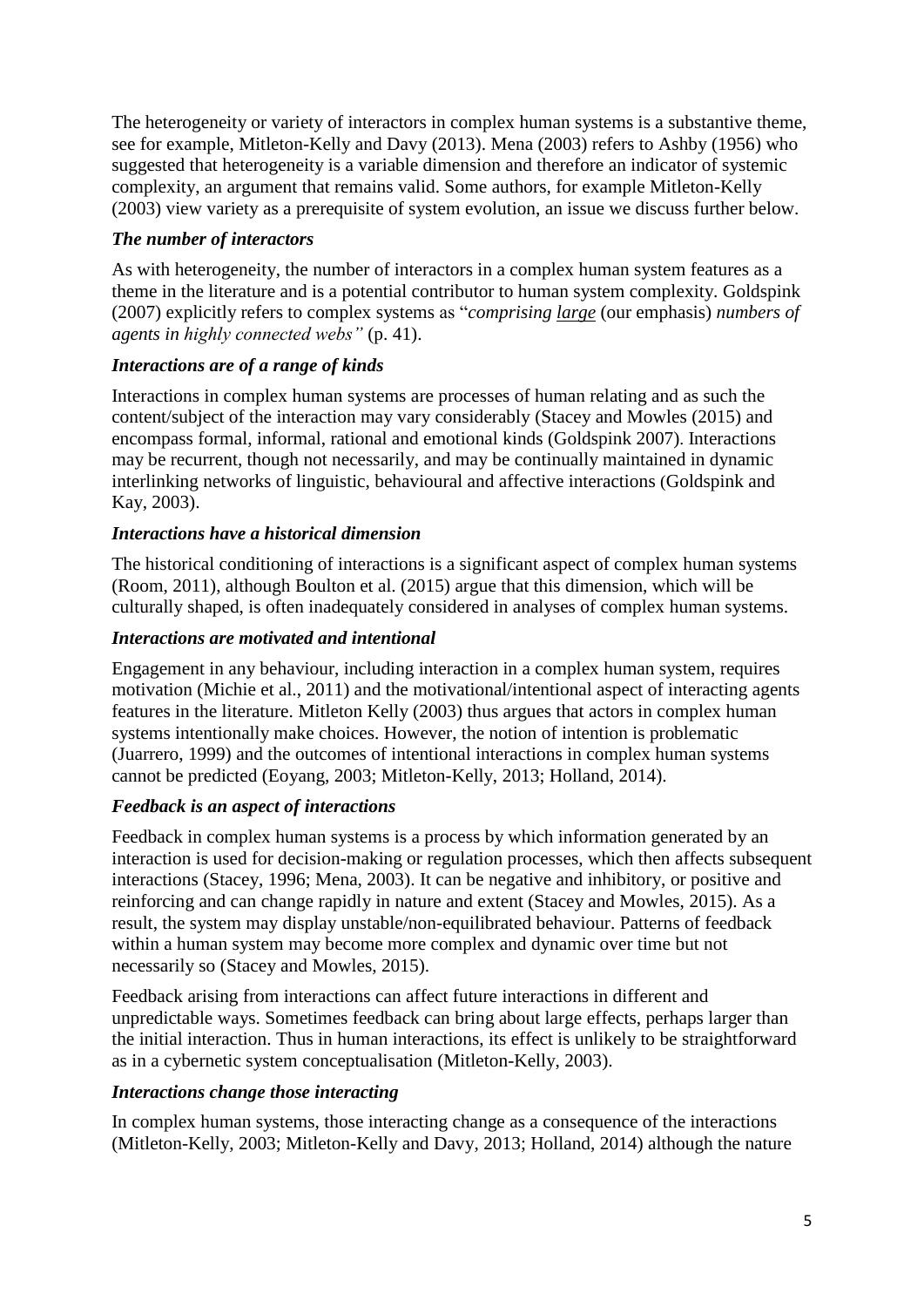and extent of the change will vary and unpredictably so. Importantly, interactions influence those interacting and are thus, at a fundamental level, leadership interactions (Cuban, 1988).

### *Interactions are non-linear in nature*

A number of authors draw attention to the non-linear nature of interactions, for example, Goldspink and Kay (2003) and **Snowden and Boone** (2007). Goldspink and Kay (2003) suggest that non-linearity in this context and from a systemic standpoint means that the output/outcome of an interaction *"will vary in a manner which is not directly proportional to its input"* (p. 462), and that this aspect of interactions can contribute substantially to the complexity of human systems.

# *Consequences of complexity in human systems*

The dimensions of complex human systems discussed above have a number of consequences. These consequences are the outcomes of both the within-system core interactions and interactions across the system boundary with other systems in the wider environment. The consequences are of two main kinds, those related to emergence and whole system evolution and those related to the non-linearity of interactions, as follows.

## **Consequences related to emergence and whole-system evolution**

## *There is emergence within a system and in the systems in its environment*

Emergence is the idea that system properties develop through interactions and it is a significant theme in the literature, see for example, Goldspink and Kay (2003). The system evolves because individuals change as a consequence of within-core and across-boundary interactions. New properties develop that are individually and collectively manifested (Mitleton-Kelly, 2003). The new order, which is not pre-determined, is often difficult to predict and can be irreversible (Dooley, 1997).

# *Inter-relationships develop through interaction*

Entities interacting within the system core and across system boundaries in a complex human system create inter-relationships, the nature of which cannot be predicted (Mitleton-Kelly, 2003). These inter-relationships may change the rules – the norms, assumptions and customs - of interaction.

### *Patterns of interaction develop*

Patterns of interaction can develop over time as a consequence of interactions (Eoyang, 2006; Snowden and Boone, 2007). Local interaction produces emergent global patterns in the form of widely legitimised laws or designs and without any 'direction' from a 'centre' (Stacey and Mowles, 2015). The same/similar type of change may recur numerous times, or similar change cycles may be generated differing in scope or scale (Falconer, 2002). Gell-Mann (1994) argues that patterns become compressed into schema which provide some combination of description, prediction and prescriptions for action. Pattern development can be predicted but its nature cannot because of non-linearity and emergence in the system (Stacey and Mowles, 2015). Patterns may 'lock in' individuals and constrain interactions (Boulton et al., 2015).

### *The whole of a complex human system is more than the sum of the parts*

This theme, although perhaps colloquially expressed, features in the literature, see for example, Holland (2014) and **Snowden and Boone** (2007). It captures something of the essence of complex human systems; the emergent properties are beyond the characteristics of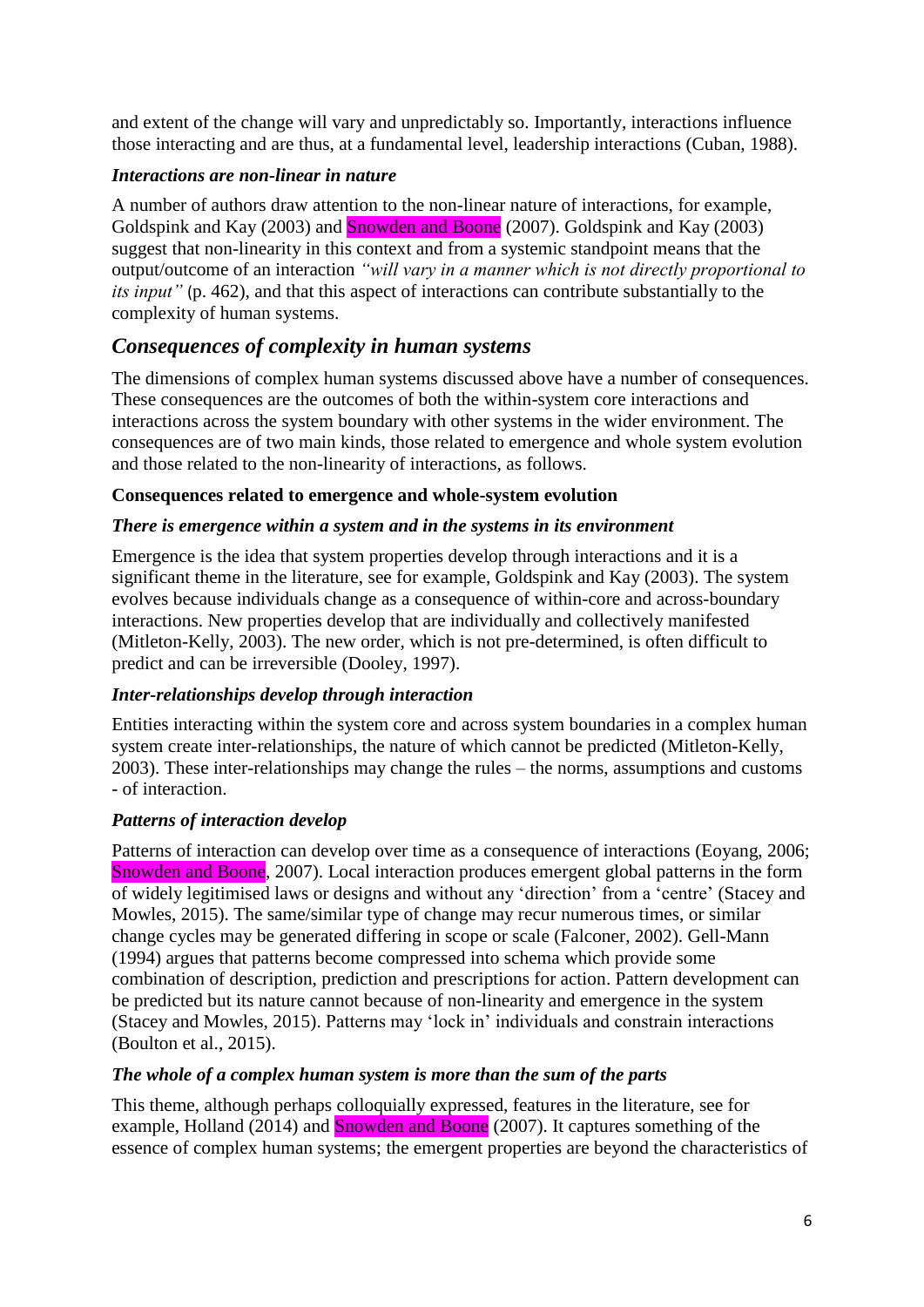any of its components (Mena, 2003). As Richards (2012, p. 1) puts it in a group musical performance setting:

*"There is a certain magnetic glue that pulls us all together . . . . Once we get behind our instruments there's something bigger. The sum is greater than the parts".* 

#### *There is competitive pressure on emergent properties*

In complex human systems, emergent properties are subject to competitive pressure as a consequence of feedback resulting from their interactions with other properties. Some properties will thus be enabled/promoted; others will be disabled/suppressed. As a consequence, fitness emerges (Gell-Mann, 1994), a line of thinking Mitleton-Kelly (2003) pursues, drawing on fitness for survival, which is a feature of evolutionary biology. Conflicting/Competing constraints emerge as power and the dynamics of inclusion and exclusion (Stacey and Mowles, 2015). Dooley (1997) contends that schema, which frame interactions, exist in large number and compete for survival.

#### *Properties emerge in hierarchical levels and nest with other emergent system properties*

Hierarchy in complexity theory refers to the notion of nested sub-systems (Cilliers, 2001). Properties emerge in hierarchical levels and become embedded with other emergent system properties (Mitleton-Kelly, 2003). However, in complex human systems, *"hierarchies are not that well-structured. They interpenetrate each other, i.e. there are relationships which cut across different hierarchies"* (Cilliers, 2001, p. 7). The hierarchical form of order is not dependent on hierarchical control but is local in its operation, which Goldspink (2007) argues can lead to system-wide stability or instability.

In complex human systems, interactors, who have become structurally coupled, form a higher order system (Goldspink and Kay, 2003). The recurrent interactions that give rise to it are uniquely determined by the participants and their individual and collective histories of interaction. Each such higher order system may be treated as operationally closed and may be distinguishable as a new entity. Changes at one hierarchical level may influence emergent forms at levels above and below. In the dynamic emergence of organizational change, changes at individual, group, departmental, and organizational levels of scale may occur simultaneously with each level influencing the others (Eoyang, 2006).

### *There is capacity for self-organisation*

A number of authors, including Weick (1976), draw attention to the self-organising capacity of complex human systems (Prigogine and Stengers, 1984; Dooley, 1997; Eoyang, 2006; Goldspink, 2007). Self-organisation can take various forms and for diverse reasons (Mena, 2003) but arguably an important motivation is to establish stability (Snowden and Boone, 2007). The creation of order in complex systems, which frequently occurs in the absence of external direction (Goldspink and Kay, 2003; Stacey and Mowles, 2015), is usually the result of micro-structuring processes (Goldspink, 2007) and inter-dependency (Stacey and Mowles, 2015). Weick (1976) argued that loosely coupling systems have the capacity to make rapid, economical and significant adaptations, and to self-correct without any need for central direction or a plan. Mitleton-Kelly (2003) refers to complex systems as being self-repairing and self-maintaining. Despite these optimistic assertions, arguably the extent and nature of such self-organisation/repair/maintenance cannot be predicted.

### *There is potential for whole system evolution*

Emergence, in its various forms is the main consequence of interactions and underpins the way the whole system changes and evolves. For Mitleton-Kelly (2003) and others, for example, McKelvey (1994), system evolution is a significant consequence of the complexity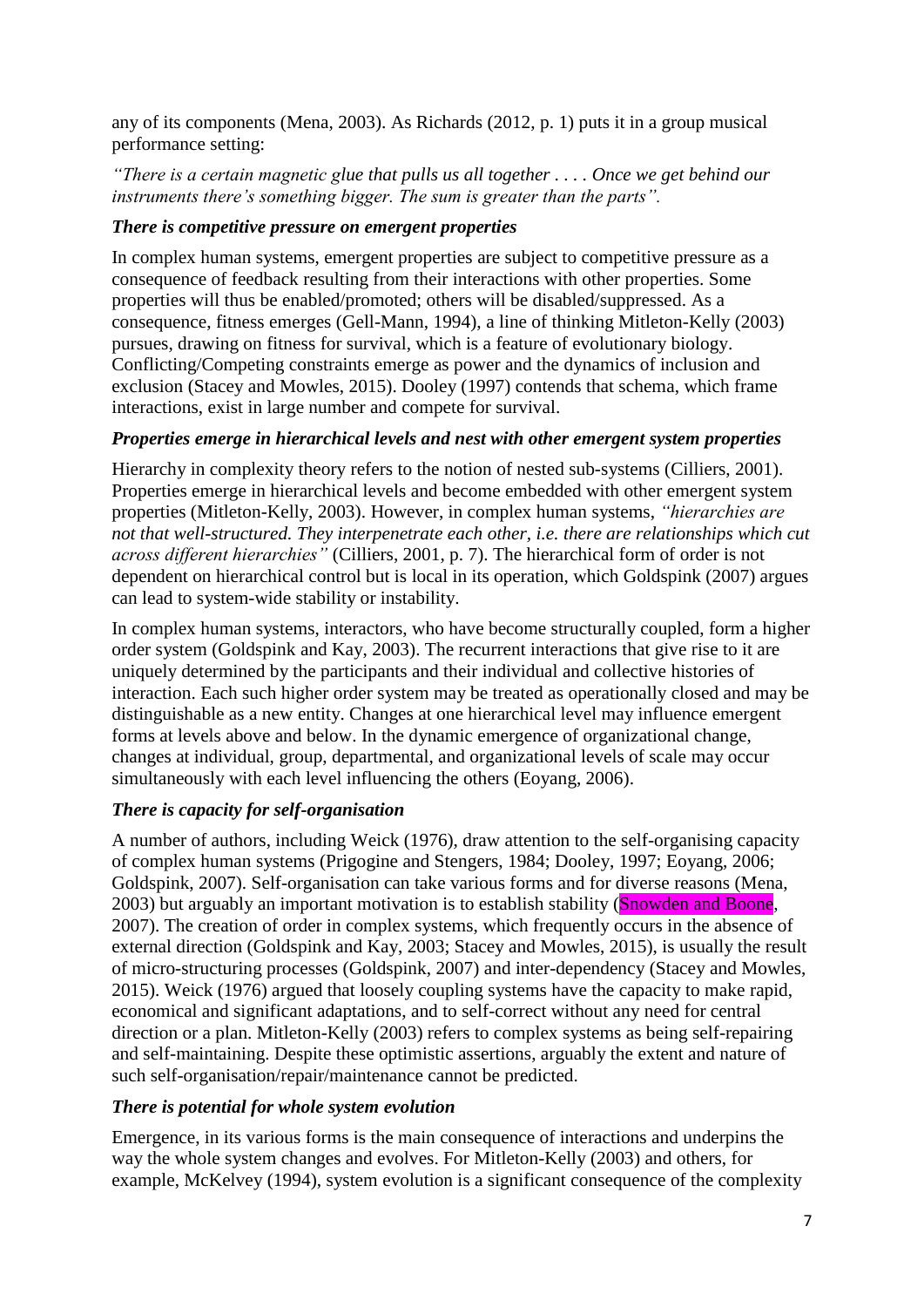of human systems. Mitleton-Kelly and Davy (2013) argue that because interactions across the system boundary are two-way, motivated and intentional, entities do not simply adapt to systems in their environment, they co-evolve with them. Such evolution may result in the destruction of valued properties. This notion of the evolution of a system together with the evolution of systems in its environment are important consequences of the dimensions of complexity described earlier.

## **Consequences related to the non-linearity of interactions**

### *Establishing cause and effect relationships is difficult*

The difficulty of establishing cause and effect relationships in complex human systems is a significant theme in the literature (Holland, 2014; Stacey and Mowles, 2015). It is a consequence of complexity because of: the non-linearity of interactions (Goldspink and Kay, 2003; **Snowden and Boone**, 2007); the nature of feedback in interactions (Gell-Mann, 1994); the number of systems and sub-systems interacting (Goldspink and Kay, 2003); and the effect of the variety of interactions (Goldspink and Kay, 2003). The degree and extent of interactions may also have a role here. In systems with a high level of connectivity, only a few sub-systems or components need to exhibit non-linear or discontinuous characteristics for the whole system to then behave in a non-linear way (Goldspink and Kay, 2003). Importantly, establishing within-system cause and effect relationships is difficult because of cross-boundary interactions with other systems in the environment.

### *System predictability is problematic*

Predicting the future properties of complex human systems is problematic because of the nature of local interactions (Falconer, 2002; Eoyang, 2006; Stacey and Mowles, 2015). Snowden and Boone (2007) interestingly contrast ordered, chaotic and complex systems in this regard. In ordered systems, the system constrains the agents, they are locked in (Boulton et al., 2015), whilst in chaotic systems there are very few if any constraints. However, in complex systems, the individuals and the system constrain each other, particularly over time, which means that future outcomes cannot be predicted.

### *Small actions may have large effects*

The notion that small actions may have large effects in complex human systems is a significant theme in the literature, see for example, Snowden and Boone (2007). Weick (1982) draws attention to this consequence of complexity arguing that loosely coupling systems may react excessively to relatively small actions but their tendency is to under-react. However, Mitleton-Kelly (2003) argues that in far-from-equilibrium conditions, non-linear relationships prevail, which explains the potential for small actions to have large effects. Referring to Prigogine and Stengers (1985), she concludes that as a consequence, the system becomes *"inordinately sensitive to external influences. Small inputs yield huge, startling effects*" (p. xvi) and the whole system may reorganise itself. Dooley (1997) adopts a similar line of thinking, as do Stacey and Mowles (2015).

### *There is potential for both chaos and stability*

The notion that complex human systems exist in a state between chaos and stability features in the literature. Thus Goldspink and Kay (2003) and Mitleton-Kelly (2003) argue that complex human systems can be stable and little change may happen for a while but then a perhaps unforeseen system constraint may initiate a substantive change.

# **Developing a perspective on schools as complex, evolving loosely linking systems**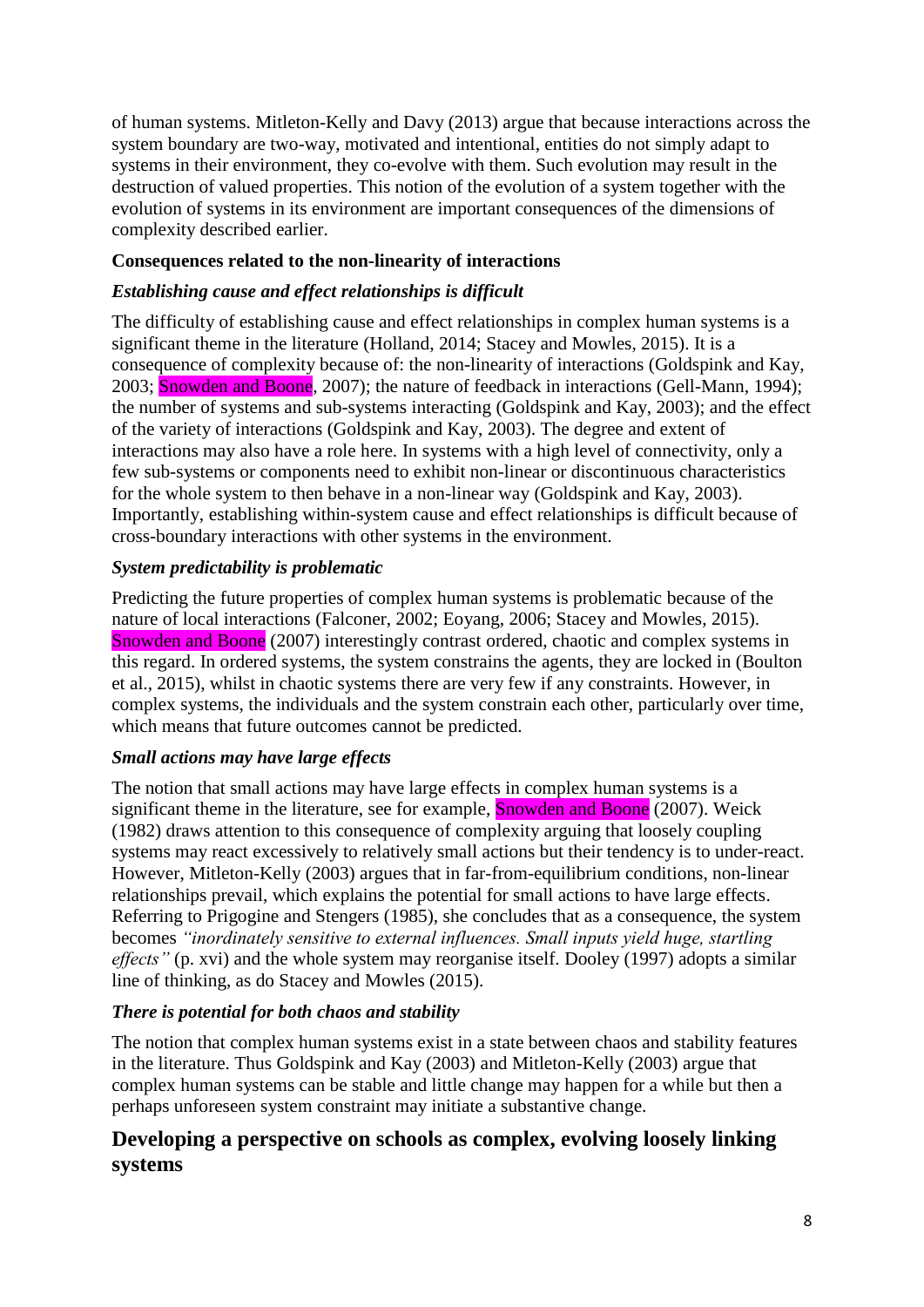In the previous section, we have described the dimensions - the starting points and givens - of complex human systems and the consequences of those dimensions, the most significant of which is arguably that the whole system evolves. In this section, we use that analysis to develop an organisational/institutional perspective that can be applied to schools. We argue that other behavioural aspects of interactions that do not feature substantively in the literature on complex human systems and aspects of the institutional nature of schools should be included because they shape interactions in, and therefore the complexity of, schools.

# *Additional behavioural dimensions*

Although Boulton et al. (2015) refer to the behavioural aspects of complex human systems, such references in the literature are rare. Arguably, they are important dimensions of complex human systems. Michie et al. (2011) state that there are three *"necessary conditions for volitional behaviour to occur*" (p. 4): (1) Motivation (2) Capability and (3) Opportunity. Thus for an activity such as interaction to occur all three elements need to be present. Motivation to interact is included in the motivated and intentional aspect of interaction discussed above. Interactional capability and opportunities for interaction should feature in a complexity perspective on schools.

# **Interactional capability affects complexity**

Interactional capability encompasses *"the psychological and physical capacity"* and *"having the necessary knowledge and skills"* (Michie et al., 2011, p. 4) to interact. Interactional capability will affect interactions within the system core and between the system core and other systems in the environment.

## **The opportunities for interaction affect complexity**

Opportunities for interaction comprise the chances and occasions for interaction (Michie et al., 2011). These opportunities will have temporal and spatial/physical aspects; interactions take time, and need to occur in a space of some kind. They will affect the nature and extent of interactions within the system core and between the system core and those systems in the system's environment.

# *Additional institutional dimensions*

Scott (2014) argues that that legitimacy (Suchman, 1995) of organisations as institutions is achieved by institutionalisation, which is underpinned by three so-called pillars: (1) The regulatory pillar, which concerns compliance with the rules and regulations; (2) The normative pillar, which comprises values and norms and promotes and sets expectations of particular ways of working; and (3) The cultural cognitive pillar, which is *"the shared notions of the nature of reality and the jointly held sense-making schema which enable meaning-making and interpretation"* (Bunnell et al., 2017, p. 6). In addition to the institutionalising pillars, the institutional primary task, which is in essence, 'what the institution is there to do' is a significant institutionalising force and has a substantial role in establishing institutional legitimacy (Bunnell et al., 2017).

### **The legitimacy of interactions**

In complex institutions, such as schools, the legitimacy of interactions is important and will play a significant part in institutionalisation (Bunnell et al., 2016; 2017). The pillars of institutionalisation, which underpin a school's legitimacy, will condition interactions. In asserting the importance of legitimacy, we are aware that the rules/regulations, the norms and the cultural aspects of institutions will themselves have been shaped through the interactions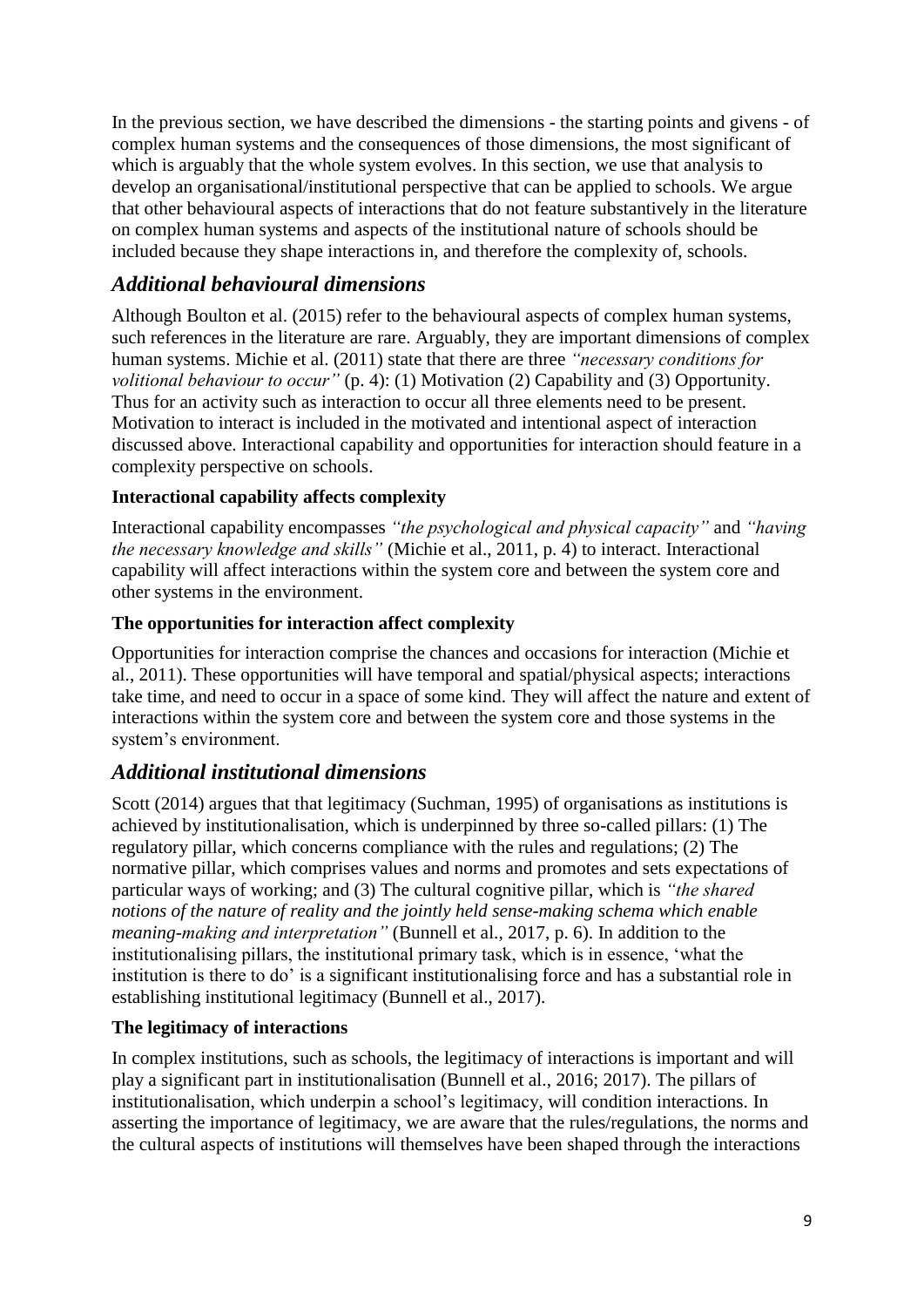over time by individual interactors operating at the micro level of analysis (Boulton et al., 2015).

## **The extent to which the institutional primary task conditions interactions**

The institutional primary task will condition institutionalising activities that relate to the three pillars of institutionalisation (Bunnell et al., 2016; 2017). It will therefore condition interactions within a system and between the system and its environment. Again, interactions at the micro level of individual actors (Boulton et al., 2015) may shape understandings of its primary task.

# *The notion of 'loosely linking'*

Weick (1976) argued for the idea of 'coupling' as opposed to 'linking' in depicting the complexity of schools as organisations. Arguably, in so doing he was seeking to connect his work with other theorists of that era, for example Glassman (1973), as much as establishing a secure and non-semantic distinction. Our preference for the term 'loosely linking' arises from Weick's (1976) notion that the interacting units in complex systems, which as Weick says are *"tied together"* (p. 1), interact yet remain distinct with a separate identity. They do not form a 'couple' in that regard.

# *A complex, evolving, loosely linking systems perspective*

Taking the dimensions of complexity identified earlier, incorporating the additional dimensions, and adopting the notion of loosely linking, a complex, evolving, loosely linking systems (CELLS) perspective can be developed that can be applied to organisations as institutions including schools. It has the following dimensions grouped as follows.

### **Interactions**

- Interactions occur within the system core
- Interactions occur between the system core and the systems in the core's environment

### **Organisational factors affecting interactions**

- The heterogeneity of interactors.
- The number of interactors.
- The opportunities for interaction.

### **Features of interactions**

- Interactions are of a range of kinds.
- Interactions have a historical dimension.
- Interactions are motivated and intentional.
- Interactions are affected by interactional capability.
- Feedback is an aspect of interactions.
- Interactions change those interacting.
- Interactions are non-linear in nature.

#### **Institutional dimensions that condition interactions**

- The legitimacy of interactions.
- The extent to which the institutional primary task conditions interactions.

To varying extents, consequences or outcomes arise from the dimensions of CELLS as follows.

#### **Consequences related to emergence and whole-system evolution**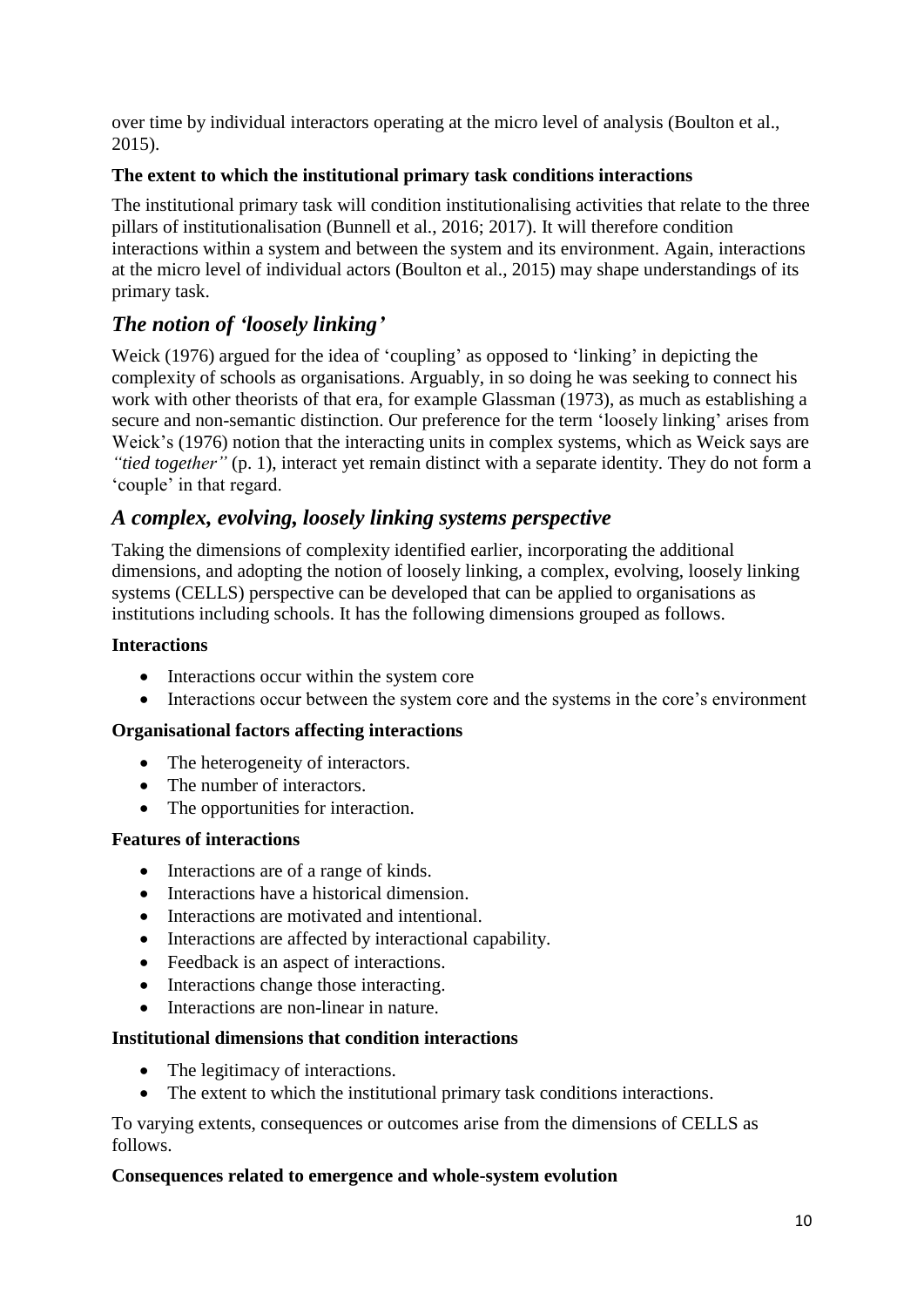- There is emergence within a system and in the systems in its environment.
- Inter-relationships develop through interaction.
- Patterns of interaction develop.
- The whole of a complex human system is more than the sum of the parts.
- There is competitive pressure on emergent properties.
- Properties emerge in hierarchical levels and nest with other emergent system properties.
- There is capacity for self-organisation.
- There is potential for whole system evolution.

### **Consequences related to the non-linearity of interactions**

- Establishing cause and effect relationships is difficult.
- System predictability is problematic.
- Small actions may have large effects.
- There is potential for both chaos and stability.

### **Consequences of the institutional conditioning of interactions**

- Interactions within a system and between systems may be conditioned by interpretations of what is legitimate.
- Interactions within a system and between systems may be shaped by the primary task.

# *Schools as complex, evolving, loosely linking systems*

In seeking to apply the CELLS perspective to a single school, we acknowledge that any one school comprises many complex human systems, which are systems within a whole-school system. We consider that the significant interacting systems are as follows.

- 1. The teaching staff system made up of those who have a formally designated responsibility to provide the curriculum and teach the students. This system will include those who have formally designated school leadership responsibilities. It also includes teaching assistants.
- 2. The ancillary staff system comprising those who ensure that teaching can take place but who do not have a formally assigned teaching responsibility.
- 3. The student system consisting of those for whom the curriculum is provided.
- 4. The parent system a significant school system the members of which have substantial interaction with those in the student system and interact variously with the other whole-school systems.
- 5. Significant other systems in the wider system such as inspection and accreditation agencies, law-making bodies, policy-making entities, other schools, and numerous other wider community-based organisations/institutions.

Within those different systems that are part of the whole-school system, there is potential for substantial interactions between individuals of the kind discussed above, and as a consequence they have complex, evolving, loosely linking systemic dimensions. The systems comprising the whole-school system are illustrated in Figure 1.

### **Figure 1 near here**

In Figure 1, we have not used the standard depiction of the open systems model, see for example, Hoy and Miskel (2008). Those typically considered to be in a school's external environment – that is, parents and those in the significant other systems are not located 'outside' a school. They are part of the whole system of a school. In the way we have imaged a whole-school system in Figure 1, the inter-system boundaries are not simply physical with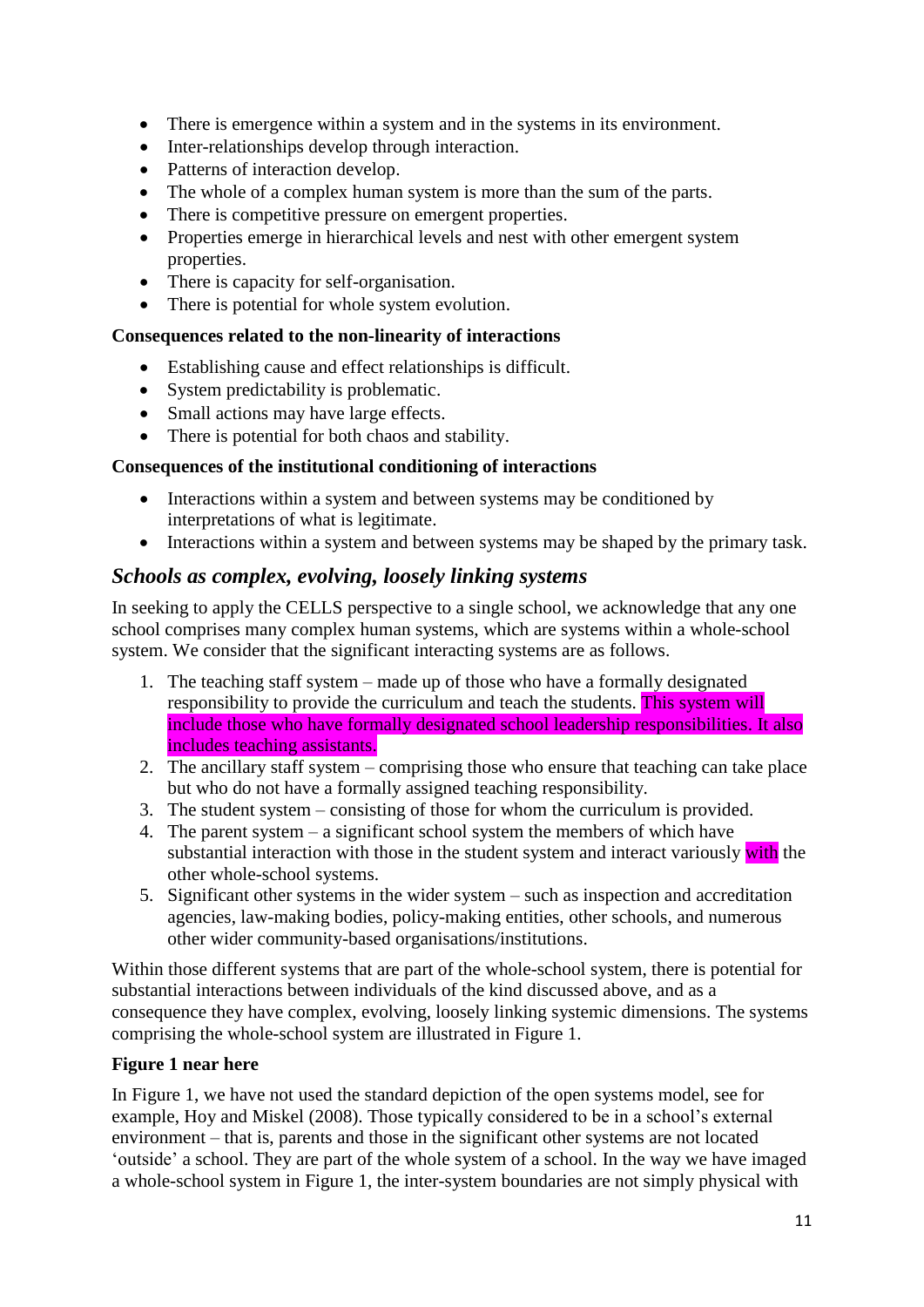the parent and significant others systems are beyond the school gate/perimeter fence but very varied with a range of properties that are animated by a variety of forces (James et al., 2013), that can be construed in a range of ways (Cilliers 2001).

Within each system that makes up a whole-school system there will also be sub-systems each manifesting to varying extents the dimensions we have identified. In the teaching staff system, which is our main interest in this article, there may be formal sub-systems comprising members of subject teaching groups, pastoral care teams, and leadership/management teams, and also informal sub-systems of various kinds. The ancillary staff system may comprise members of premises management teams, financial administration groups, and the human resource management team. These groups may be located within the physical boundary of the school or elsewhere. The parent system will also comprise different sub-systems – comprising individuals in friendship groups, neighbourhood groups, and parent groups connected to the school of a range of kinds. Sub-systems in the significant other systems in the wider system will be various, as we have identified above, and individuals in those sub-systems will interact with each other and with other whole-school systems.

# **The teaching staff of a school from a complex, evolving, loosely linking systems perspective**

In this section, we explore the teaching staff system of a school from CELLS perspective. Our examples and illustrations are drawn from our professional experience of both primary and secondary schools in England as teachers and researchers. The teaching system is highly interactional in nature. Within the system there will be interaction and, as Figure 1 illustrates, the teaching system boundary abuts the student system, the ancillary staff system, the parent system, and significant other systems in the wider system.

# *The teaching staff system: Interactions within the core and with the other systems in a whole-school system*

### **Organisational factors affecting interactions**

# *The heterogeneity of interactors*

Individual members of staff will vary in a range of ways including: gender; ethnicity; teaching experience generally and in the particular institution; teaching capability; management responsibilities; subject teaching specialism if any, and personality and personal characteristics. This heterogeneity will affect system complexity. Similarly, the varied nature of the systems, the members of which interact with members of the teaching staff system will vary as will the individuals in those systems. The students, with whom those in the teaching system interact extensively and variously will vary widely. Parents, and the members of the school's ancillary staff system will also be heterogeneous and perhaps considerably so. The interactors in the significant other systems will also vary substantially, from inspectors from Ofsted, which is the school inspection system in England (Ofsted 2016), to teachers in other schools, to members of the local authority where a school is located, to those in organisations in the local community.

### *The number of interactors*

This dimension will vary according to the size of the school. However, in many schools there will be a large number of teaching staff members. For example, in many secondary schools in England the number will exceed a hundred. Through their work, teachers will interact extensively with the student system which will be very large in number, perhaps exceeding the number of teachers twenty-fold. They will also interact with: the members of ancillary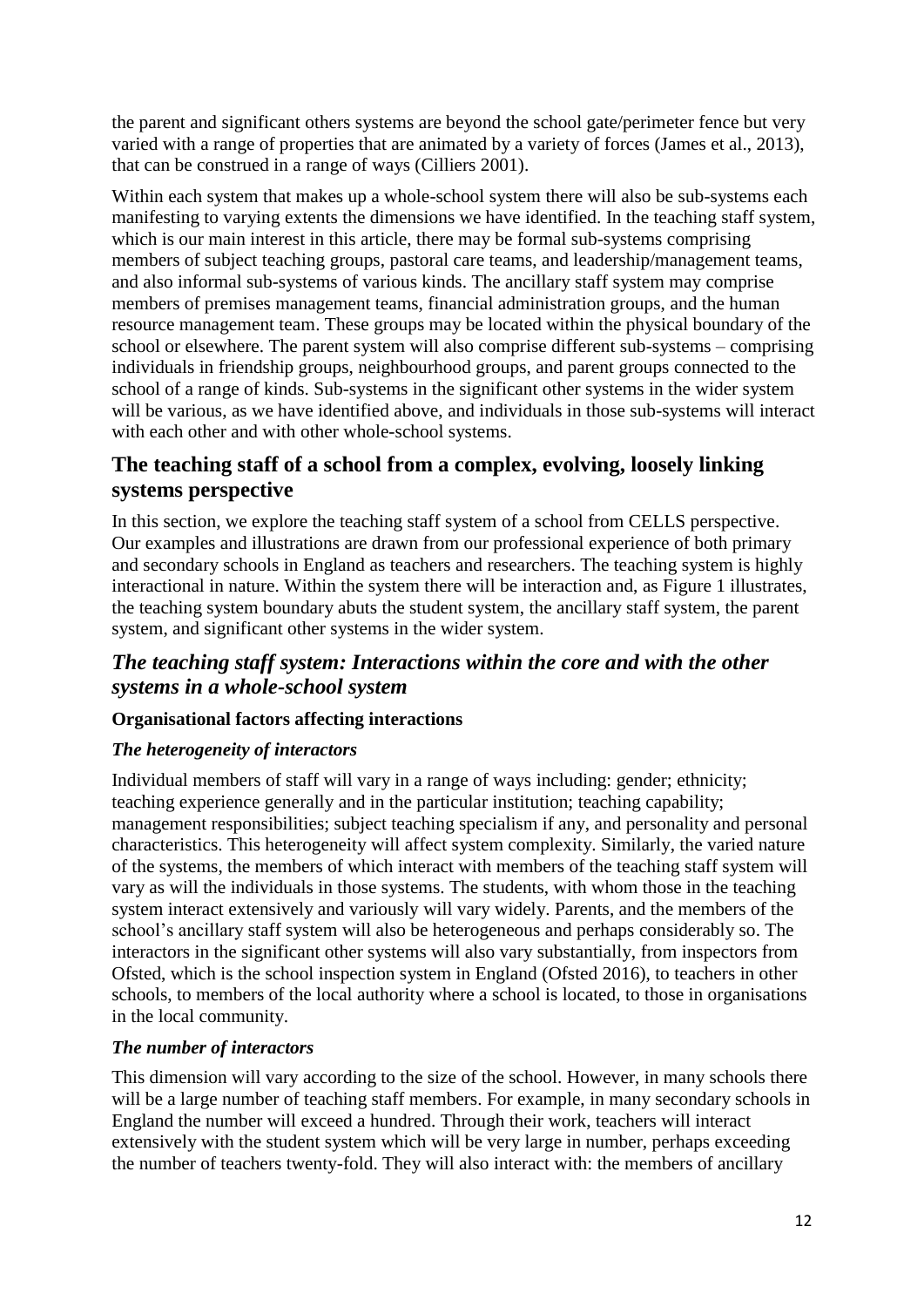staff system, who may be numerous; the large number of parents in the parent system by various means – see below; and with those in the numerous other significant systems such as examination boards, Ofsted, professional associations/networks/associations and teachers in other schools.

## *The opportunities for interaction*

These opportunities within the teaching systems will vary according to the time set aside for formal/informal interaction and physical limitations on interaction. Teaching remains a largely solitary activity in the way that classroom teaching is typically organised, which arguably limits opportunities for interaction although many teachers in England will work closely with teaching assistants. Opportunities for teaching system-other system interactions will be very diverse and will include classroom and other interactions with the student system; parents' evenings, newsletters and other communications with the parent system; and a range of other opportunities for interactions with significant other systems.

## **Features of interactions**

## *Interactions are of a range of kinds*

Those who have experience of schools will be very aware of the wide range of interactions that take place among members of the teaching staff. Interactions may be school/teaching related or not; substantial or trivial; serious or humorous; brief or extended. The teaching system's interactions with the other systems will be extremely varied – from diverse classroom interactions with those in the student system, to the varied interactions with members of the ancillary staff system who will have a range of responsibilities, to interactions with parents in the parent system, which could vary enormously; to the (various) significant other systems. Interactions with the student system will be substantial, purposeful and varied, with each member of the staff system undertaking boundary work (James et al., 2013). This shared responsibility for boundary work of this kind adds substantially to the complexity of the teaching system.

### *Interactions have a historical dimension*

All teachers will bring their personal and professional history to interactions with their colleagues, which will add complexity to their interactions. Similarly, they will bring those histories to their interactions with other systems, as will those in other systems with whom they interact.

### *Interactions are motivated and intentional*

The intentionality of interactions amongst staff system members is significant. Interactions are unlikely to be without purpose of some kind, at some level, and to some extent. The intentional underpinnings of interactions within the system and between those in other systems will be reciprocal in nature. Interactions initiated by those in systems abutting the teaching staff system will have motives/intentions although the outcomes of such motivated interactions will not be entirely predictable.

### *Interactions will be affected by interactional capability*

Interactional capability will vary for many reasons and will thus add to the overall complexity of the teaching staff system. Arguably, given the nature of teaching, the interactional capability of the members of the teaching staff system is likely to be substantial. Those in other systems interacting with those in the teaching system must have the capability to do so, a problematic notion given the diverse nature of those in the other systems constituting the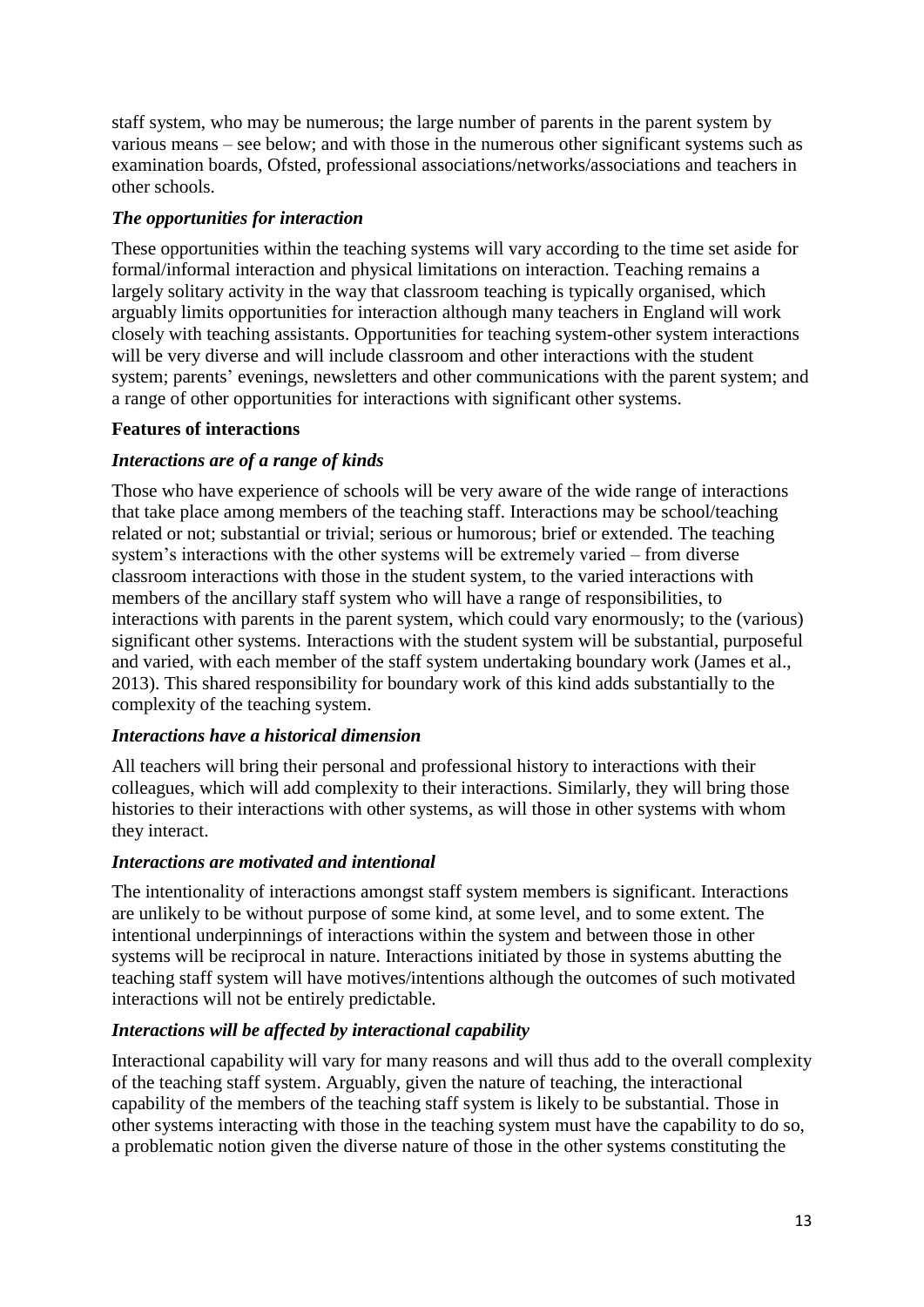whole-school system. Teachers, will also have varied capability to interact with all those in the other systems, which is again a challenging notion.

## *Feedback is an aspect of interactions*

Again, those with experience of the way schools work will understand and expect feedback to be part of teaching staff interactions, and will be variously given and received. As with interactions within the system, feedback will be a component of all interactions between members of the teaching system and other systems.

### *Interactions change those interacting*

Teachers change as a consequence of their interactions with other teachers. The briefest of interactions will change the interactors in some way. Similarly, through interaction with those in other systems, the members of the teaching system will be changed as will those in the other systems. Arguably, the task of the members of the teaching system is to change those in the student system and through reflective processes they themselves will be changed. This mutual change is a powerful source of evolution in the whole-school system.

### *Interactions are non-linear in nature*

The outcome of an interaction between teachers in the teaching staff system may not be in direct proportion to the intention or the process of the interaction. A perhaps brief exchange could have very significant consequences. The same could be applied to interactions between teaching staff system members and those in the other systems that comprise the whole-school system.

### **Institutional dimensions that condition interactions**

### *Institutional legitimacy conditions the nature of interactions*

The legitimacy of interactions of all kinds and whether they are commensurate with the customs, norms and expectations of the teaching staff of a school will affect interactions within the teaching staff system. Interactions between the teaching system and the other systems will also be conditioned by interpretations of what is legitimate, which those in other systems could be construed very differently. Arguably, this variation of interpretation could significantly affect complexity.

### *The institutional primary task conditions interactions*

Interactions between members of the teaching system will be shaped by their conceptions of the institutional primary task and what they consider the institution is there to do. Similarly, interactions between those in the teaching system and those in other systems will be conditioned in various ways by the institutional primary task – especially so for interactions with those in the student system. However, those in the other systems may have differing contrasting views of the institutional primary task of schools as institutions.

# *The consequences of the dimensions of the complexity of the teaching staff system*

Many of the consequences of dimensions of the complexity of the staff system discussed earlier will be evident in schools. The main overall consequence is that the teaching systems and other closely linking systems evolve together. The specific consequences can be grouped as follows.

### **Consequences related to emergence and whole-system evolution**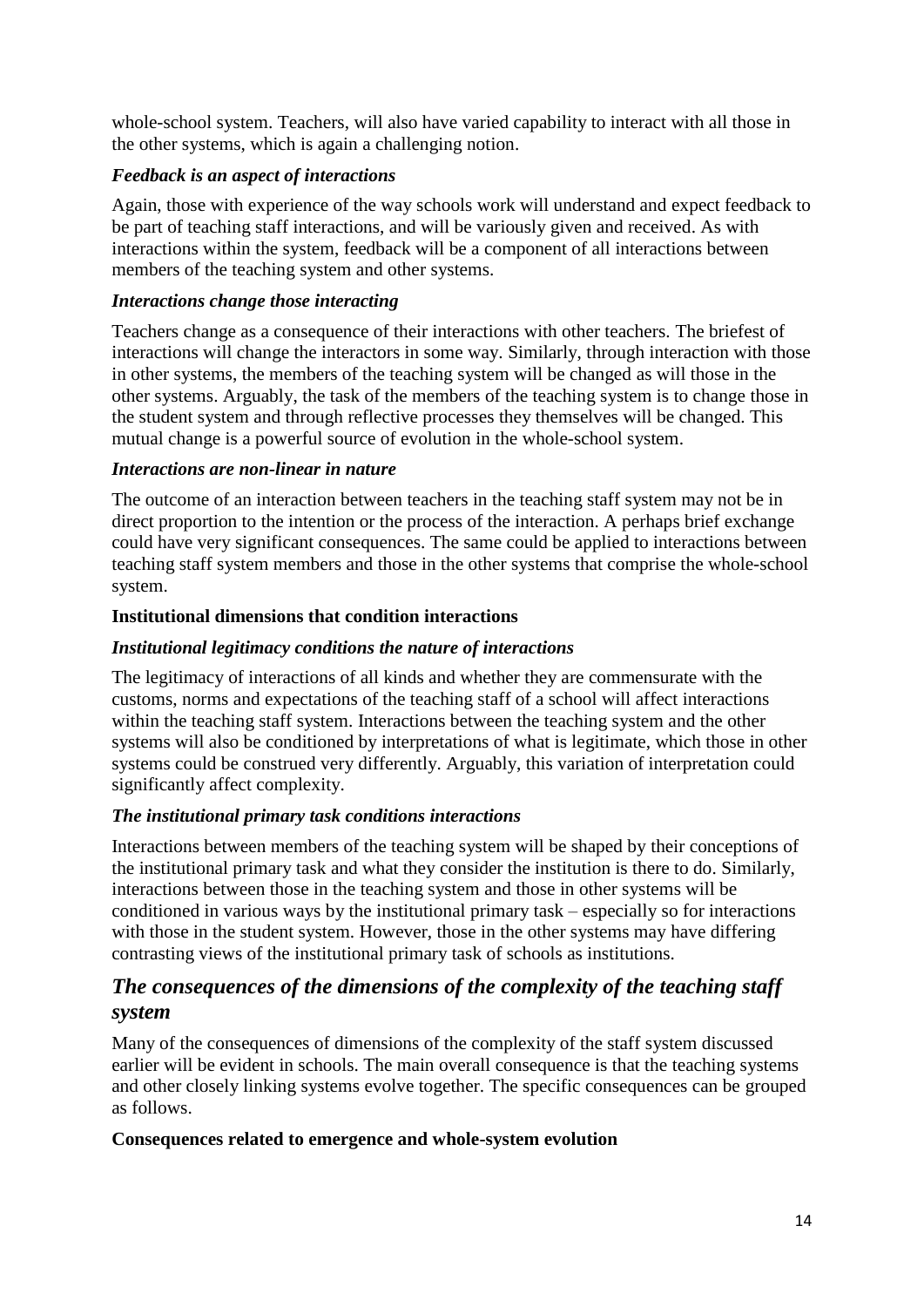Inter-relationships and patterns of interaction develop through interaction; and the whole becomes more than the sum of the parts. Emergent aspects of the teaching system and other linked systems experience competition. Properties emerge in hierarchical levels and nest with other emergent system properties and importantly, through emergence, there is potential for whole system evolution. Teachers have the capacity to self-organise, when they are faced with a situation where there is no pre-prepared plan of action, which given the complex nature of the school may well happen Many would argue that professional teachers will also have the motivation to self-organise in this way.

#### **Consequences related to the non-linearity of interactions**

Again, these consequences relating to the non-linearity of interactions will be familiar. Establishing cause and effect relationships can be difficult; system predictability is problematic; and relatively small actions within systems and between systems may have large effects. Importantly, both chaos and stability are possible. A whole-school system is potentially unstable, even though we may wish to think otherwise (James, 2010).

#### **Consequences of the institutional conditioning of interactions**

Interactions within a system and between systems may be conditioned by interpretations of legitimacy and the institutional primary task but those interpretations may be varied.

# **Discussion**

To recap, the complexity of schools, in a colloquial sense, is self-evident to those who have direct experience of them. However, in a theoretical sense, that complexity has not been fully analysed, nor does complexity have the central/foundational place in the analysis of schools as institutions or school leadership and management it merits. Hence our motivation for developing the CELLS perspective we have set out in this article. Various issues arise from our analyses as follows.

**Interaction, influence and leadership.** We accept as axiomatic that interactions change those interacting. Interactions between those in the teaching system and those in the student system are typically considered to be of a pedagogic nature. Interactions amongst those in the other whole-school systems are typically construed differently. In those systems, those interacting are influenced by the interaction and the interactions are therefore seen as leadership interactions (Cuban 1988). This argument establishes leadership as a widespread phenomenon in all the non-student systems in a whole-school system viewed from a CELLS perspective. Leadership will be widely distributed in schools because interaction is widely distributed. The potentially destabilising nature of this all-pervading influence through interaction in an institution such as a school is prevented by the way the institutional dimensions of schools as CELLS condition interactions.

**The complexity of schools as institutions.** The analysis graphically illustrates the very complex nature of schools, which arises from the potentially diverse nature of interactions both within and between the five main systems of a whole-school system. Importantly, all these systems are continually evolving together. Complexity is a foundational feature of schools as institutions and the perspective we have developed is significant and can advance understandings of schools as institutions. In a general sense, a complexity perspective offers an alternative to the reductionist paradigm/discourse of control (Osberg and Biesta, 2010, Radford, 2008, Stacey and Mowles, 2015, Weick, 1976). Further, it is an alternative to mainstream theory of change/transformation (Bates, 2015). As Morrison (2005) has argued, complexity theory is more thorough than either structuration or habitus as a theory of change as it explains how schools can change by social production or emergence.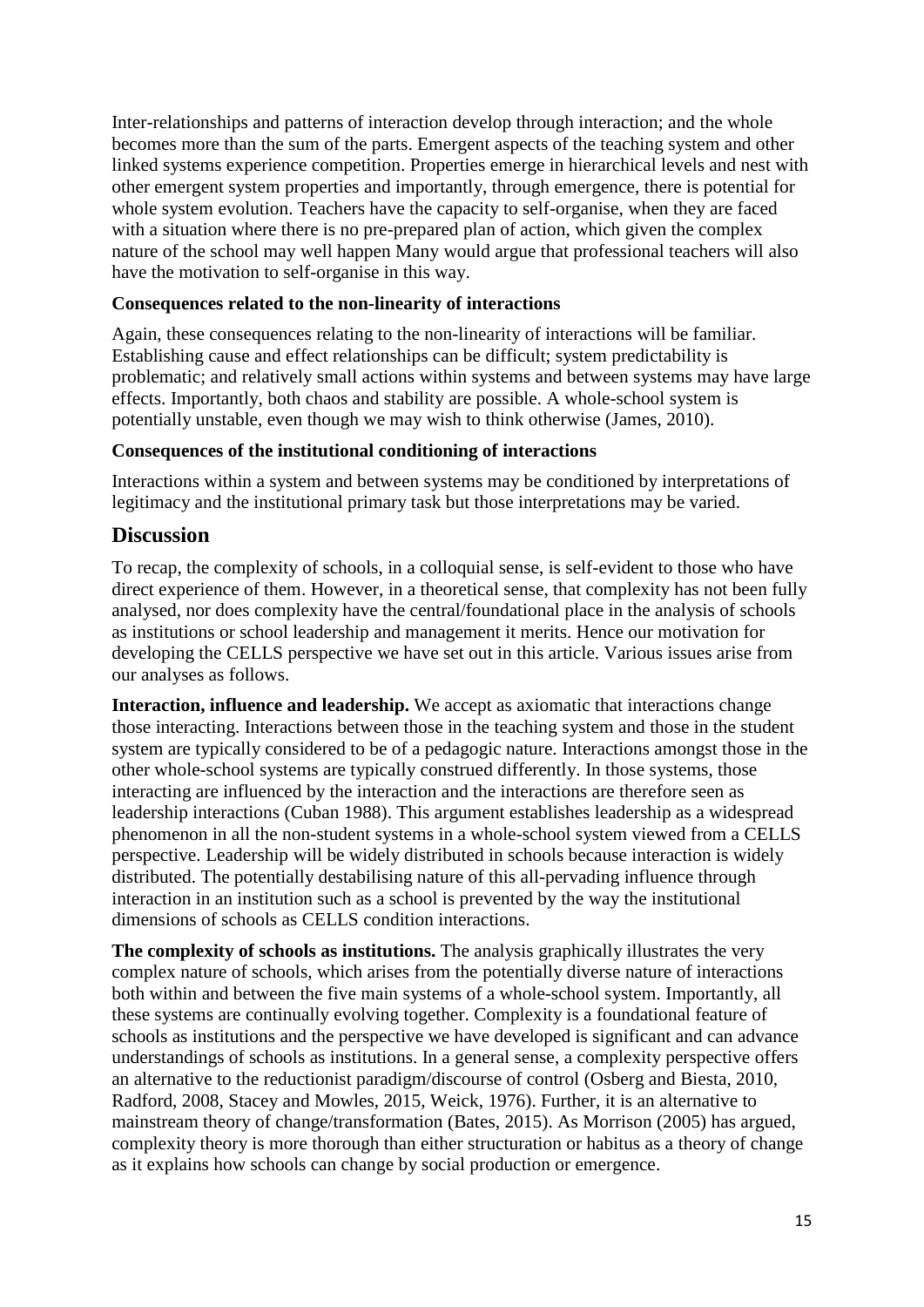**Ontological issues.** Byrne and Callaghan (2014), Boulton et al. (2015) and Morin (1992) argue that a complex systems conception of the social world is a valid ontological perspective as it captures the very essence of the social world. This assertion underpins their claim for the relevance of complexity theories for understanding social systems. Arguably, the highly interactional nature of schools means that 'knowing a school' is a challenging enterprise. A school is always in the process of becoming something else through interactions, which argues for a process ontology (Mead, 1934; Sztompka, 1994). In process ontology there is a focus on becoming and change, which enables the nature and processes of emergence through the complexity of interactions to be addressed. We suggest that these issues need to be more fully addressed in the study of school organisation, leadership and management.

**The nature of 'the school'.** Our analyses highlight the difficulty and perhaps inappropriateness of talking about a school as a physical entity. The perspective we have developed potentially extends conceptions of what a school as a building or place is. Further it also draws attention to the difficulty of characterising aspects of 'a school', such as a 'school culture' (Deal and Peterson, 1999) or 'school climate' (Cohen et al., 2009). A 'school' comprises very diverse systems each with very different characteristics. These systems each potentially have their own cultures/climates, which are subject to influence by interactions with individuals in the other systems and are continually evolving.

**The significance of the parent system.** From a systems perspective, the interactions between those in the parent system and those in the student system are likely to be considerable and frequent, hence our rationale for identifying the students' parents as a major system. The way those in the teaching system enable their interactions with those in the parent system and engage with them is important (Goodall, 2007; Harris et al., 2008), especially given the benefits that can result (Gorard and Beng, 2013). There is considerable scope for further analysis here.

**The special nature of interactions between the teaching staff system and student system.**  The cross-boundary interactions between those in the teaching staff system and members of the student system are of course at the very heart of the school as an institution. For those in the teaching staff system, these cross-boundary interactions are very purposeful in an interactional sense; they are initiated and undertaken to change the nature of the student system. All members of the teaching system are thus boundary workers (James et al (2013) in that regard; they all engage in cross-boundary work as indeed do the students. These interactions add very substantially to the complexity of the whole-school system. Arguably, the proportion of system members who are authorised as boundary workers, should be included as a dimension of complex human systems and organisations generally.

**Institutional performance.** Ensuring high levels of performance of schools is challenging because of their nature as CELLS. Morrison (2010) rightly cautions against using complexity as an excuse for complacency in this regard. Even so, the performance of schools is contingent on a range of complex and loosely linking factors which may be difficult to predict and control. Similarly, the complex nature of teachers' working environment can make teacher performance management (DfE, 2012), which is arguably conceived as an instrumental linear and cause-and-effect exercise, very problematic. Achieving performance objectives may not be under the direct control of the teacher and the appropriateness of annually set objectives may change as a whole-school system evolves. The nature of schools as CELLS calls for new and innovative ways of ensuring their high level of performance and assessing their performance and the performance of those who work in them.

# **Concluding comments**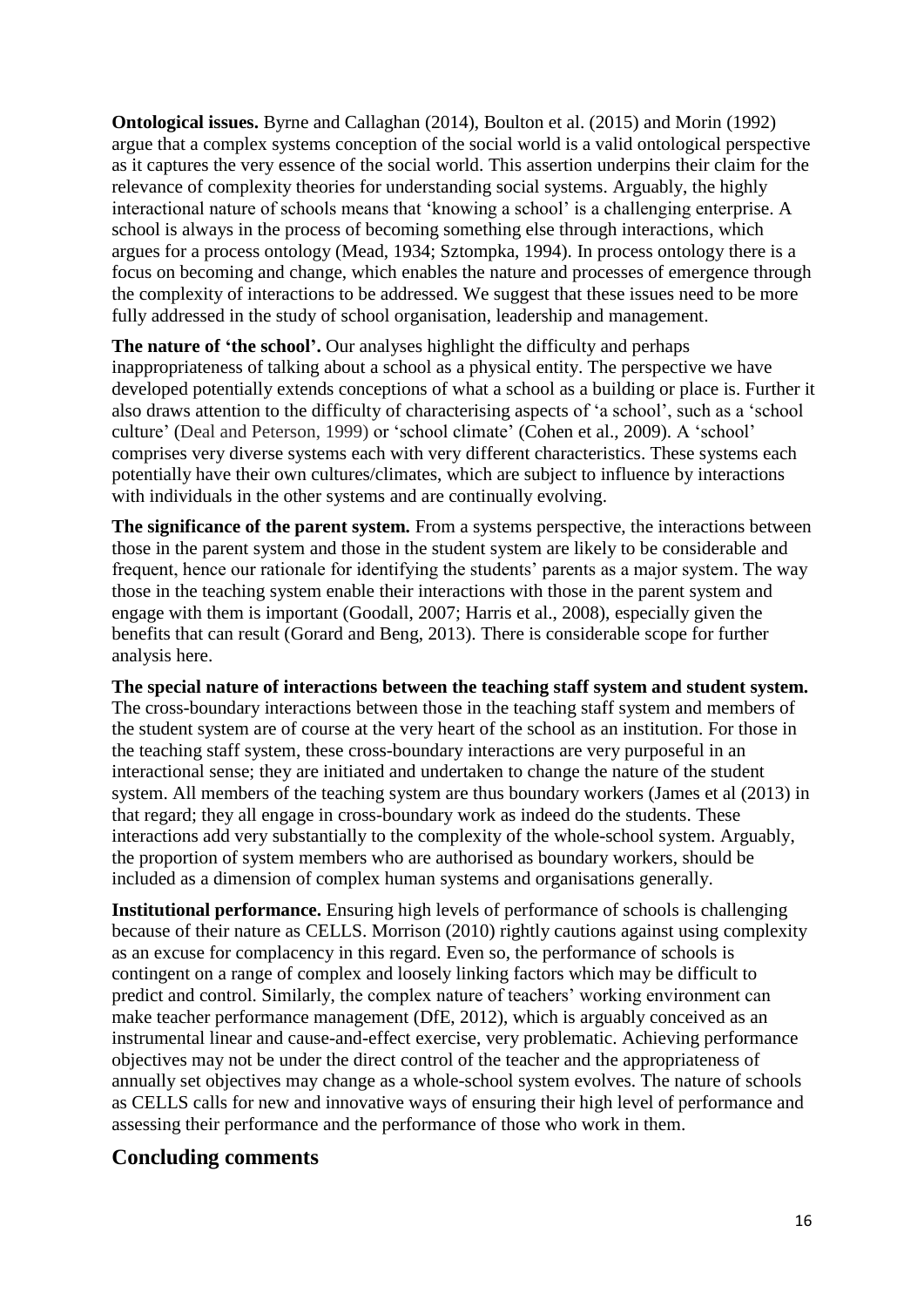In this article, we have developed a perspective on schools as CELLS in order to give complexity the central place it warrants in school organisational analysis. In bringing complexity to the fore, we have developed a perspective on schools as institutions to underpin understandings of the taken-for-granted features of schools and how they are organised. Such a perspective may explain the challenging nature of organising in schools; the problematic nature of cause and effect models of planning and control and why some schools prosper and some do not. The CELLS perspective may provide new and productive starting points for policy- and practice-related initiatives to improve educational quality. It may open up new and productive avenues of enquiry for researchers.

We are aware that the analyses of schools as CELLS may not be complete and we invite other scholars with an interest in the perspective we have developed to elaborate on it further. Finally, the complex nature of schools calls for a way of analysing the many and varied interactions that take place within them.

# **References**

Ashby R (1956) *Introduction to Cybernetics*. London: University Paperbacks

Alhadeff-Jones M (2008) Three Generations of Complexity Theories: Nuances and ambiguities. *Educational Philosophy and Theory* 40(1): 66-82.

Alvesson, M (2002). *Understanding Organizational Culture.* London: Sage Publications.

Boulton, JG, Allen, PM and Bowman C (2015) *Embracing Complexity.* Oxford: Oxford University Press.

Bunnell T, Fertig M and James CR (2016) What is international about International Schools? An institutional legitimacy perspective. *Oxford Review of Education.* Epub ahead of print 16 June 2016 DOI: 10.1080/03054985.2016.1195735.

Bunnell, T., Fertig, M. and James, C. R. (2017) Establishing the legitimacy of a school's claim to be 'International': The provision of an international curriculum as the institutional primary task*. Education Review,* 69:3, 303-317.

Byrne D, and Callaghan G (2014). *Complexity Theory and the Social Sciences: The State of the Art.* London: Routledge.

Cilliers P (1998) *Complexity and Postmodernism: Understanding Complex Systems*. London: Routledge.

Cohen J, McCabe EM, Michelli NM and Pickeral T (2009) School climate: research, policy, practice, and teacher education. *Teachers College Record* 111:1 180–213.

Connolly M, James C and Beales B (2011) Perspectives on Changing Organisational Culture: The case of the Secondary School Staff Group. *Journal of Educational Change,* 12: 4 421- 439.

Cuban L (1988) *The Managerial Imperative and the Practice of Leadership in Schools.*  Albany, NY: State University of New York Press.

DfE (2012) Teacher Appraisal and Capability: A Model Policy for Schools. London: DfE.

Deal TE and Peterson K D (1999) *Shaping School Culture.* San Francisco, CA: Jossey-Bass.

Dooley KJ (1997) A complex adaptive systems model of organization change. *Nonlinear Dynamics, Psychology, and Life Sciences,* 1(1), pp.69-97.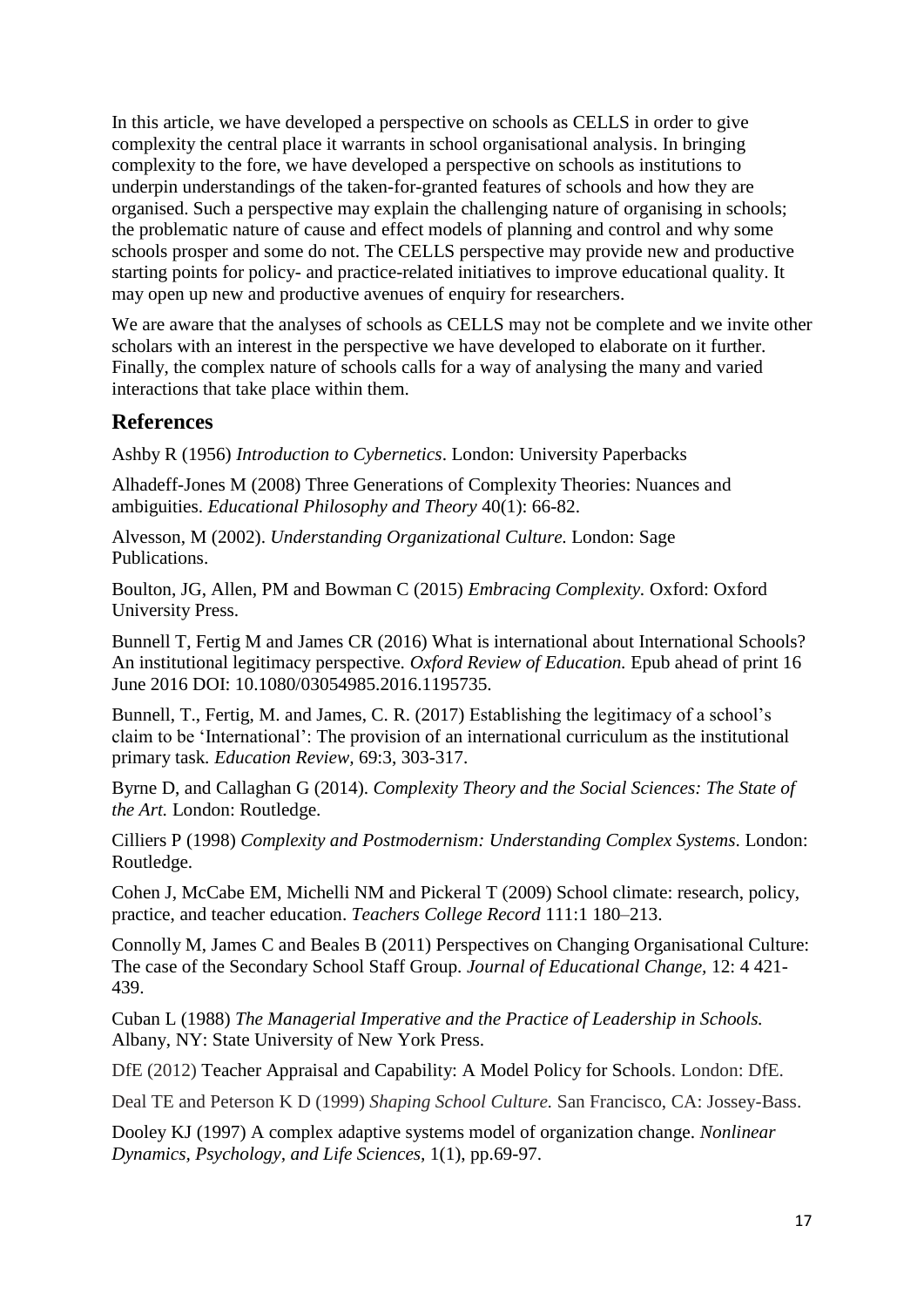Eoyang GH (2006) Human systems dynamics: Complexity-based approach to a complex evaluation. In: Williams B and Iman I (eds) *Systems Concepts in Evaluation: An Expert Anthology*. CA: EdgePress, pp. 123-139.

Falconer J (2002) Emergence happens! Misguided paradigms regarding organizational change and the role of complexity and patterns in the change landscape. *Emergence,* 4(1-2): 117-130.

Fuller, T. and Moran, P. (2000) 'Moving beyond metaphor', *Emergence,* 2(1), pp. 50-71.

Gell-Mann M (1994) Complex adaptive systems. In: Cowan G and Pines D (eds) *Complexity: Metaphors, Models and Reality*. United States of America: Perseus Book, pp. 17-45.

Gerrits L and Marks P (2015) How the complexity sciences can inform public administration: an assessment. *Public Administration* 93(2): 539-546.

Geyer R and Rihani S (2012) *Complexity and Public Policy*, Routledge.

Goldspink C (2007) Rethinking educational reform: A loosely coupled and complex systems perspective. *Educational Management Administration & Leadership*, 35(1): 27-50.

Goldspink C and Kay R (2003) Organizations as self-organizing and sustaining systems: A complex and autopoietic systems perspective. *International Journal of General Systems* 32(5): 459-474.

[Goodall](http://opus.bath.ac.uk/view/person_id/7686.html) JS (2007) *[Engaging Parents to Raise Achievement: Do Parents Know They Matter?](http://opus.bath.ac.uk/39602/)* London: Department for Children, Schools and Families.

Gorard, S and Beng HS (2013) *Do Parental Involvement Interventions Increase Attainment? A Review of the Evidence.* London: Nuffield Foundation.

Harris A, [Goodall JS](http://opus.bath.ac.uk/view/person_id/7686.html) and Andrew-Powers K (2008) *[Do Parents Know They Matter? Raising](http://opus.bath.ac.uk/36990/)  [Achievement through Parental Engagement.](http://opus.bath.ac.uk/36990/)* Continuum International Publishing Group.

Hawkins M and James CR (2016) Theorising schools as organisations: Isn't it all about complexity? *Paper presented at the Annual Conference of the American Educational Research Association Conference, Washington, April/May 2016.* 

Holland JH (2014) *Complexity: A Very Short Introduction*. New York: Oxford University Press.

Hoy WK and Miskel CG (2008) *Educational Administration: Theory, Research, and Practice,* 8th edition. New York: McGraw-Hill.

James CR (2010) The Psychodynamics of Educational Change. In A Hargreaves and D. Hopkins (Eds) *The International Handbook of Educational Change*, London: SAGE.

James CR, Brammer S, Connolly M, Eddy Spicer D, James J and Jones J (2013) Theorising the role of the chair of the school governing body in England from a boundary perspective. *Paper presented at the Annual Conference of the American Educational Research Association Conference, San Francisco, April/May 2013.* 

James, C. R. & Connolly, U. (2000) *Effective Change in Schools.* London: Routledge.

James CR, Connolly M, Dunning G and Elliott T (2007) Systemic leadership for schools. *Educational Management, Administration and Leadership* 35(4): 573–588.

James, C. R. and Hawkins, M. (2016) Understanding leadership in schools: a complex, evolving, loosely linking systems (CELLS) perspective. *Paper presented at the University Council for Educational Administration Convention, Detroit, November, 2016.*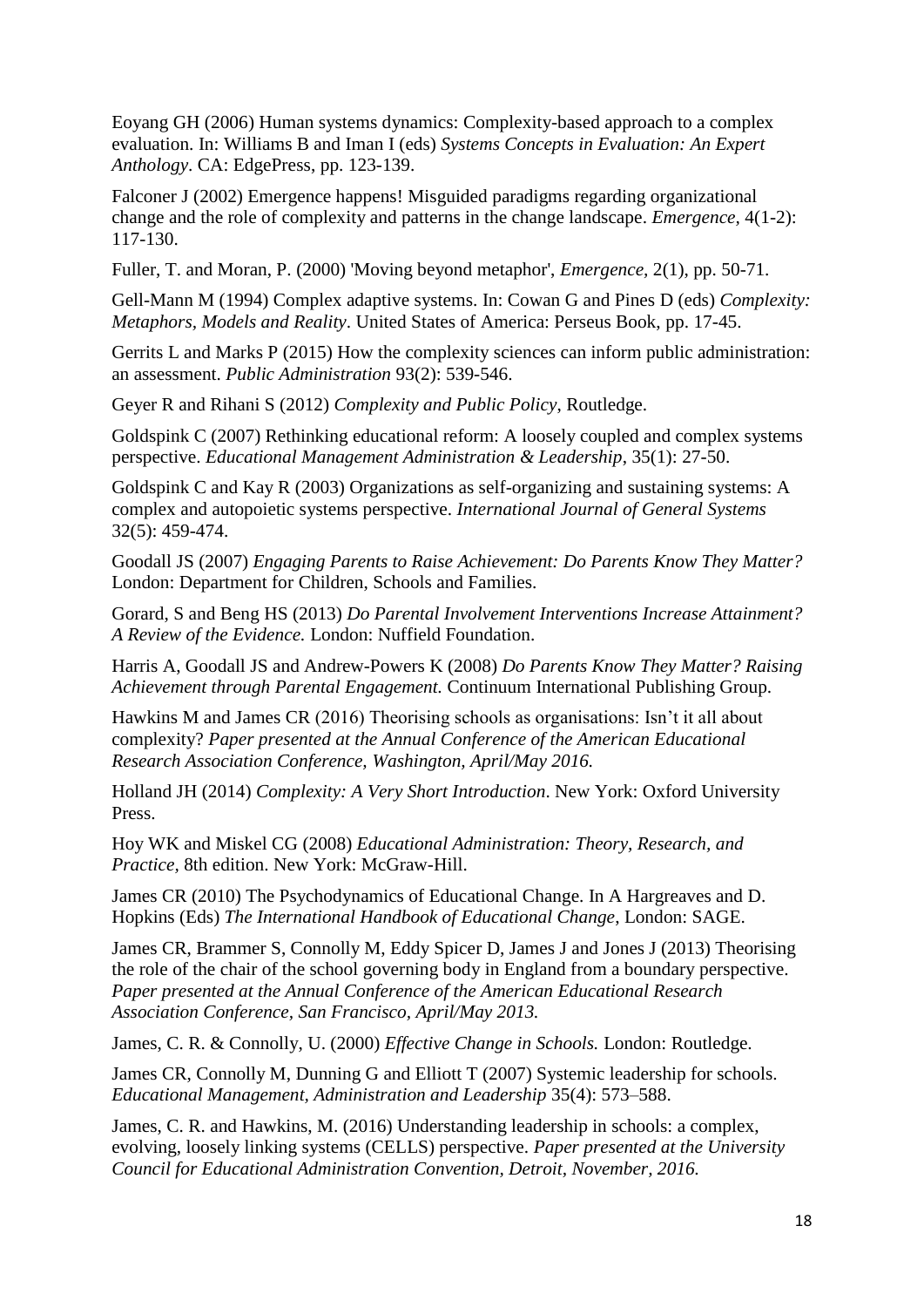Mangham I and Overington M (1987) *Organizations as* Theatre. Chichester: Wiley.

McCauley CD, Drath WH, Palus CJ, O'Connor PMG and Baker BA (2006) The use of constructive-developmental theory to advance the understanding of leadership. *The Leadership Quarterly* 17: 634–653.

Mead G (1932) *The Philosophy of the Present*. Chicago: University of Chicago Press.

Mena C (2003) *Executive Summary: Complexity in Organisations: A Conceptual Model.*  Thesis (Doctor of Engineering). University of Warwick.

Merton, R. (1968) 'On sociological theories of the middle range', in Merton, R. (ed.) *Social theory and social structure*. New York: The Free Press.

Michie S, van Stralen MM and West R (2011) The behaviour change wheel: A new method for characterising and designing behaviour change interventions. *Implementation Science*, 6:42, 1-11.

Mitleton-Kelly E (2003) *Complex Systems and Evolutionary Perspectives on Organisations: The Application of Complexity Theory to Organisations.* Oxford: Elsevier Science Ltd.

Mitleton-Kelly, E and Davy, LK (2013) [The concept of 'co-evolution' and its application in](http://eprints.lse.ac.uk/51378/)  [the social sciences: a review of the literature.](http://eprints.lse.ac.uk/51378/) In: Mitleton-Kelly E (ed) *Co-Evolution of Intelligent Socio-Technical Systems: Modelling and Applications in Large Scale Emergency and Transport Domains. Understanding Complex Systems.* Springer: Berlin, pp. 43-57.

Morin, E. (1992) 'From the concept of system to the paradigm of complexity', *Journal of Social and Evolutionary Systems,* 15(4), pp. 371-385.

Morrison K (2002) *School Leadership and Complexity Theory*. London: RoutledgeFalmer.

Morrison K (2010) Complexity theory, school leadership and management: questions for theory and practice. *Educational Management Administration and Leadership* 38(3): 374- 393.

Noblit G and Hare R (1988) *Meta-Ethnography: Synthesizing Qualitative Studies.* CA: Sage.

Prigogine I and Stengers I (1984) *Order Out of Chaos.* New York: Bantam.

Richards K (2012) *Start me up once more: The Rolling Stones prepare to tour.* New York: New York Times. [http://www.nytimes.com/2012/11/11/arts/music/the-rolling-stones-at-50](http://www.nytimes.com/2012/11/11/arts/music/the-rolling-stones-at-50-prepare-to-tour.html?_r=0) prepare-to-tour.html?  $r=0$ .

Room G (2011) *Complexity, Institutions and Public Policy: Agile Decision-Making in a Turbulent World.* Cheltenham, UK: Edward Elgar.

Scott W (2014) *Institutions and Organisations: Ideas, Interests and Identities*. London: Sage.

Snowden D and Boone M (2007) A Leader's Framework for Decision Making. (cover story). *Harvard Business Review,* 85(11), pp. 68-76

Stacey R (1996) *Complexity and Creativity in Organisations*. San Francisco: Berrett-Koeller.

Stacey R (2011) *Strategic Management and Organisational Dynamics: The Challenge of Complexity. 6th* Edition. Harlow: FT Prentice Hall.

Stacey R and Mowles C (2015) *Strategic Management and Organisational Dynamics: The Challenge of Complexity to Ways of Thinking about Organisations.* 7th Edition. London: Pearson Education.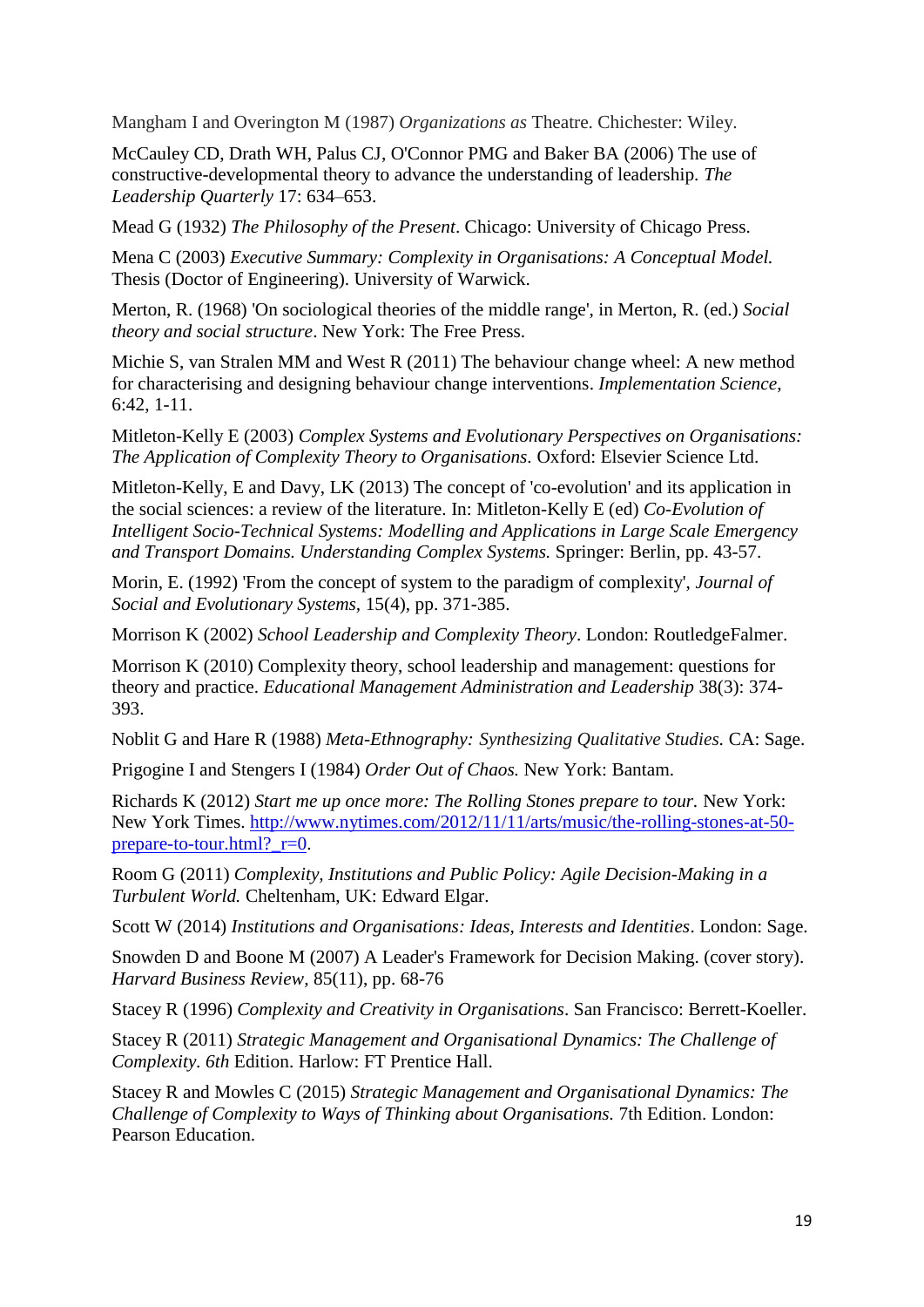Suchman M (1995) Managing Legitimacy: Strategic and Institutional Approaches. *Academy of Management Review* 20 (3): 571–610.

Sztompka P (1994). Society as social becoming: Beyond individualism and collectivism. In P. Sztompka (Ed.), Agency and social structure: Reorienting social structure (pp. 251–282). Yverdon, Switzerland: Gordon & Breach.

Weick KE (1976) Educational organizations as loosely coupled systems. *Administrative Science Quarterly* 21(1): 1-19.

Weick KE (1982) Administering education in loosely coupled schools. *The Phi Delta Kappan* 63(10): 673-676.

von Bertalanffy I (1968), *General Systems Theory,* New York, George Brazillier.